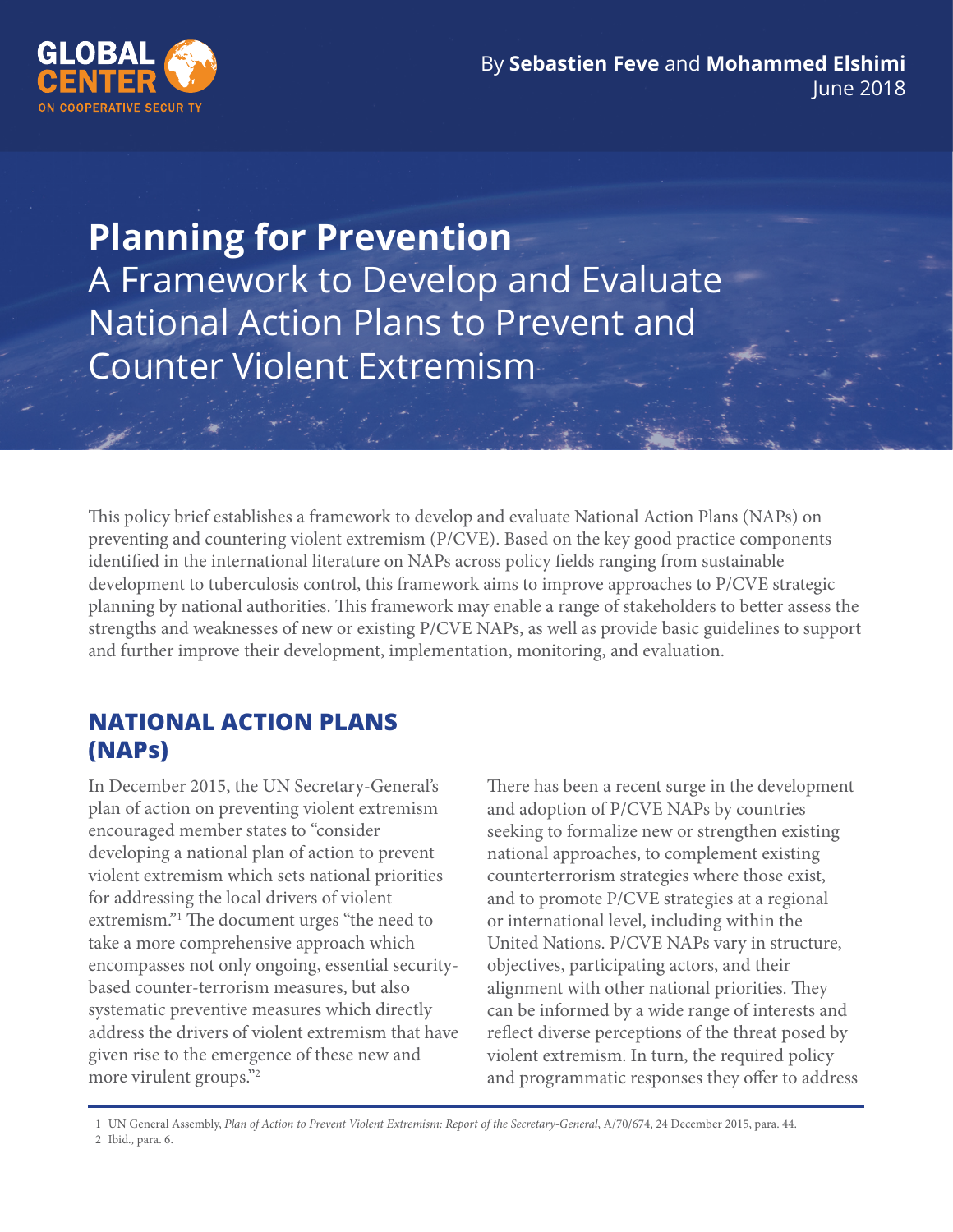this challenge can vary significantly from country to country.<sup>3</sup>

The increase in the development and formal adoption of P/CVE NAPs by countries, the heightened attention they are receiving in multilateral circles, and the pace with which these plans are created and adopted has resulted in certain observers scrutinizing the extent to which existing national strategic policy planning documents are meaningful and sufficiently inclusive tools on this sensitive policy agenda.<sup>4</sup> Meanwhile, NAP advocates consider them to be vital frameworks needed to effectively address the challenge of violent extremism within communities, moving away from previous onesize-fits-all, security sector–led approaches to a complex and evolving challenge.<sup>5</sup>

## **EVALUATING NAPs**

Comparatively little attention has been paid to reviewing the relative strengths and weaknesses of P/CVE NAPs.<sup>6</sup> Despite a growing body of international expertise available to support countries through the processes of developing P/CVE NAPs,<sup>7</sup> few international guidelines are available for reviewing the strengths of these strategic planning products and core components of these documents once countries adopt them as their national "whole-of-society" approach. This is despite a growing concern among some stakeholders that P/CVE NAPs resemble "paper

exercises," prepared by planners that have a "cutand-paste mentality."8

To enable evaluation and optimization of their P/ CVE NAPs, countries must make these outputs widely and publicly available for independent external review and analysis (not all countries have done so). Moreover, P/CVE planners must go beyond outlining a series of national priorities, actions, and measures to be adopted in their NAPs (e.g., youth engagement, establishment of intervention programs, development of counternarrative campaigns) and reflect on the necessary components of the plan that can demonstrate whether underlying strategic planning processes have actually occurred and that can influence the likelihood of successful plan implementation.

Indeed, the composition of a P/CVE NAP should reflect and demonstrate the overall integrity, validity, and inclusivity of the processes that led to its development, design, and adoption. For example, how were the P/CVE priorities and actions identified? Who was consulted in the process, how, and why? How do the P/CVE actions and priorities address the challenges identified, and how are they connected to strategic objectives? Who is responsible for overall coordination, and what are the roles and responsibilities in implementation? How much funding will be allocated or future funding secured to implement these P/CVE actions?

8 See Prevention Project, "Ensuring an Inclusive Approach to the Development and Implementation of National P/CVE Action Plans."

<sup>3</sup> For a P/CVE NAP list, see Appendix.

For example, see Prevention Project, "'Ensuring an Inclusive Approach to the Development and Implementation of National P/CVE Action Plans: The 4 Role of Civil Society'; Meeting Summary," January 2018, [http://www.organizingagainstve.org/wp-content/uploads/2018/01/Meeting-Summary](http://www.organizingagainstve.org/wp-content/uploads/2018/01/Meeting-Summary_Ensuring-an-Inclusive-Approach-to-the-Development-and-Implementation-of-NAPs.pdf) [\\_Ensuring-an-Inclusive-Approach-to-the-Development-and-Implementation-of-NAPs.pdf.](http://www.organizingagainstve.org/wp-content/uploads/2018/01/Meeting-Summary_Ensuring-an-Inclusive-Approach-to-the-Development-and-Implementation-of-NAPs.pdf) 

<sup>5</sup> See "PCVE National Action Plans Task Force: Supporting Strategic Efforts to Prevent and Counter Violent Extremism," Hedayah, the International Center of Excellence for CVE, and the Global Center on Cooperative Security, n.d., [http://www.globalcenter.org/wp-content/uploads/2018/04/PCVE-National](http://www.globalcenter.org/wp-content/uploads/2018/04/PCVE-National-Action-Plan-Task-Force-1.5.pdf) [-Action-Plan-Task-Force-1.5.pdf.](http://www.globalcenter.org/wp-content/uploads/2018/04/PCVE-National-Action-Plan-Task-Force-1.5.pdf)

For one such analysis, see Rosalie Fransen, "National Action Plans on Preventing Violent Extremism: A Gendered Content Analysis," International 6 Civil Society Action Network, Fall 2017, [http://www.icanpeacework.org/wp-content/uploads/2017/09/GSX-2017-PVE-NAPs-Analysis-1.pdf.](http://www.icanpeacework.org/wp-content/uploads/2017/09/GSX-2017-PVE-NAPs-Analysis-1.pdf) See also European Forum for Urban Security, "The Role of Local Authorities in European National Strategies Against Radicalisation," 2016, [http://www.cep](https://www.cep-probation.org/wp-content/uploads/The-role-of-local-authorities-in-national-strategies_Efus_EN.pdf) [-probation.org/wp-content/uploads/The-role-of-local-authorities-in-national-strategies\\_Efus\\_EN.pdf.](https://www.cep-probation.org/wp-content/uploads/The-role-of-local-authorities-in-national-strategies_Efus_EN.pdf)

Hedayah, the International Center of Excellence for Countering Violent Extremism, "Guidelines and Good Practices: Developing National P/CVE 7 Strategies and Action Plans," September 2016, [http://www.hedayahcenter.org/Admin/Content/File-1792016192156.pdf.](http://www.hedayahcenter.org/Admin/Content/File-1792016192156.pdf) For practices in local-level action plan development, see Magnus Ranstorp, "Developing a Local Prevent Framework and Guiding Principles," RAN Policy Paper, November 2016, [https://](https://ec.europa.eu/home-affairs/sites/homeaffairs/files/what-we-do/networks/radicalisation_awareness_network/ran-papers/docs/policy_paper_developing_local_prevent_framework_guiding_112016_en.pdf) [ec.europa.eu/home-affairs/sites/homeaffairs/files/what-we-do/networks/radicalisation\\_awareness\\_network/ran-papers/docs/policy\\_paper\\_developing](https://ec.europa.eu/home-affairs/sites/homeaffairs/files/what-we-do/networks/radicalisation_awareness_network/ran-papers/docs/policy_paper_developing_local_prevent_framework_guiding_112016_en.pdf) [\\_local\\_prevent\\_framework\\_guiding\\_112016\\_en.pdf.](https://ec.europa.eu/home-affairs/sites/homeaffairs/files/what-we-do/networks/radicalisation_awareness_network/ran-papers/docs/policy_paper_developing_local_prevent_framework_guiding_112016_en.pdf)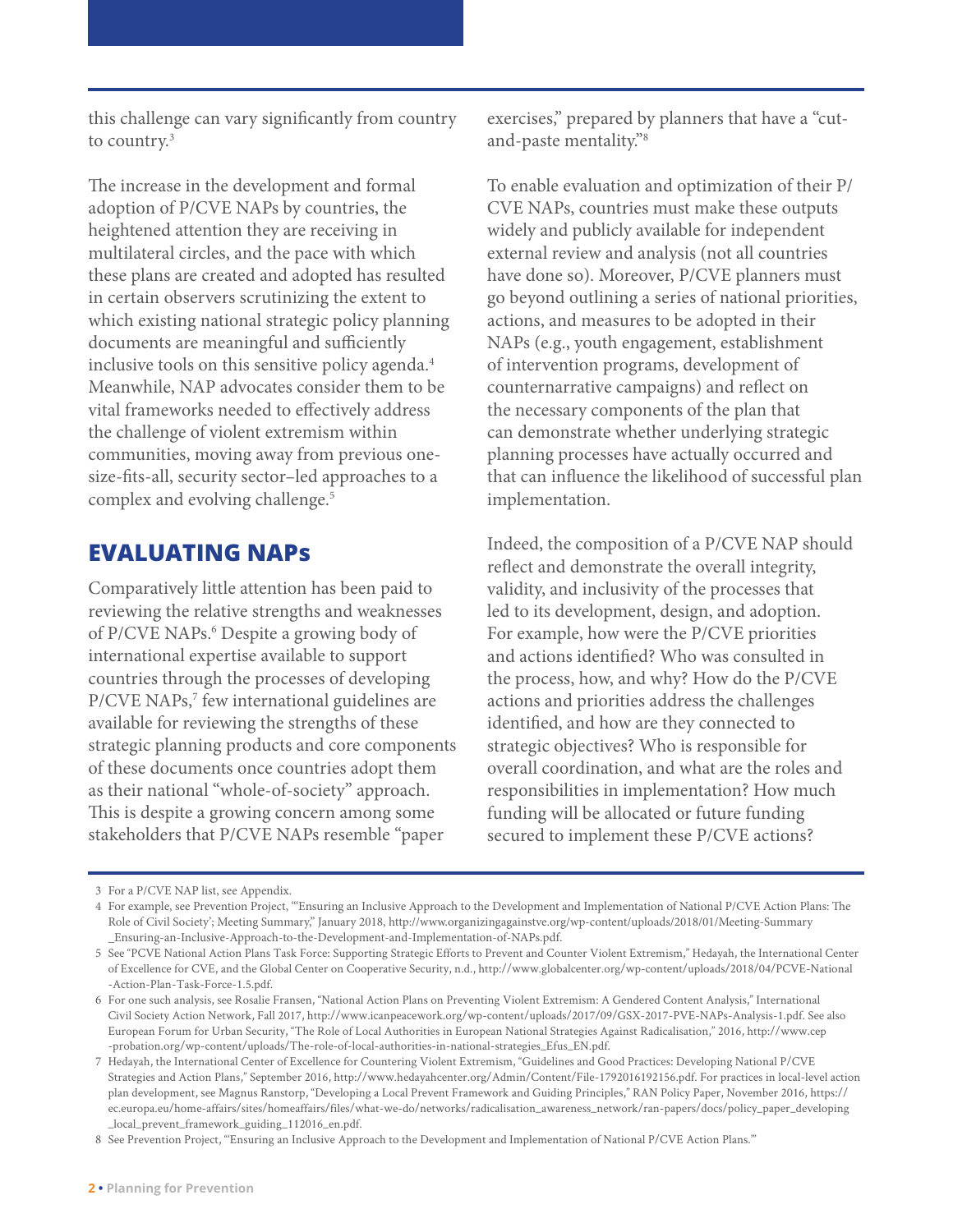How will monitoring and evaluation be undertaken?

Although not specific to the P/CVE field, other fields of policy have identified these questions as critical to achieving meaningful, long-term impact and determined the true power of strategic planning processes in contributing to successful policy outcomes. As P/CVE NAPs proliferate, it is important to take stock of the components that are considered good practices in the development of NAPs in different fields and review how these may contribute to the development and evaluation of P/CVE NAPs that are emerging across countries, while further informing the wider debate on the value of strategic planning implemented by countries to prevent and counter violent extremism.

## **NAP COMPONENTS**

Countries develop and adopt NAPs as a tool of national-level policy planning on a range of issues. This research seeks to learn from other fields of NAP development in order to identify a series of transferable components of NAPs across a diversity of policy agendas, which may help to inform a framework to support the development and evaluation of P/CVE NAPs. It is important to move beyond the P/CVE field to learn from approaches to NAP design, development, implementation, and evaluation in other fields of policy that have a longer genesis and knowledge accumulation and have made their good practices publicly available. Such a framework may be valuable to different audiences for different reasons.

#### TARGET AUDIENCE AND POTENTIAL USE OF FRAMEWORK

- **• Policy Planners**: Inform the development of CVE NAPs to achieve more meaningful change and impact on the P/CVE agenda;
- **• International Organizations**: Inform assessments of how countries are translating multilateral commitments and principles into P/ CVE NAPs;
- **• Funders**: Inform decisions about the scope and focus of P/CVE funding contributions by international donors in line with P/CVE NAPs; and
- **• Communities and Civil Society**: Inform greater involvement in the planning, implementation, monitoring, and evaluation of P/CVE NAPs.

NAPs continue to be used as a basis for improving the overall strategic approach of countries to long-standing, new, or emerging policy challenges, including cybersecurity; climate change education; waste management; women, peace, and security; and antimicrobial resistance. As a result, a range of guidance documents, handbooks, and frameworks have been prepared over decades by a variety of international institutions, think tanks, and governmental agencies putting forward a series of practices to be considered by policymakers in developing NAPs. A total of 28 documents were selected for review for the development of the framework, covering a range of policy agendas.<sup>9</sup>

- Women, peace, and security $10$
- Transport, health, and environment
- Tuberculosis control

A more extensive coverage of the literature, including the fields of commercial strategy development and strategic theories, was beyond the remit of this 9 study.

<sup>10</sup> The women, peace, and security agenda as outlined in UN Security Council Resolution 1325 may contain the largest number of NAPs. Seventy-three UN member states have produced NAPs to address this agenda. See Women's International League of Peace and Freedom, "National Action Plans for the Implementation of UNSCR 1325 on Women, Peace, and Security," [http://www.peacewomen.org/member-states \(accessed 21 March 2018\).](http://www.peacewomen.org/member-states)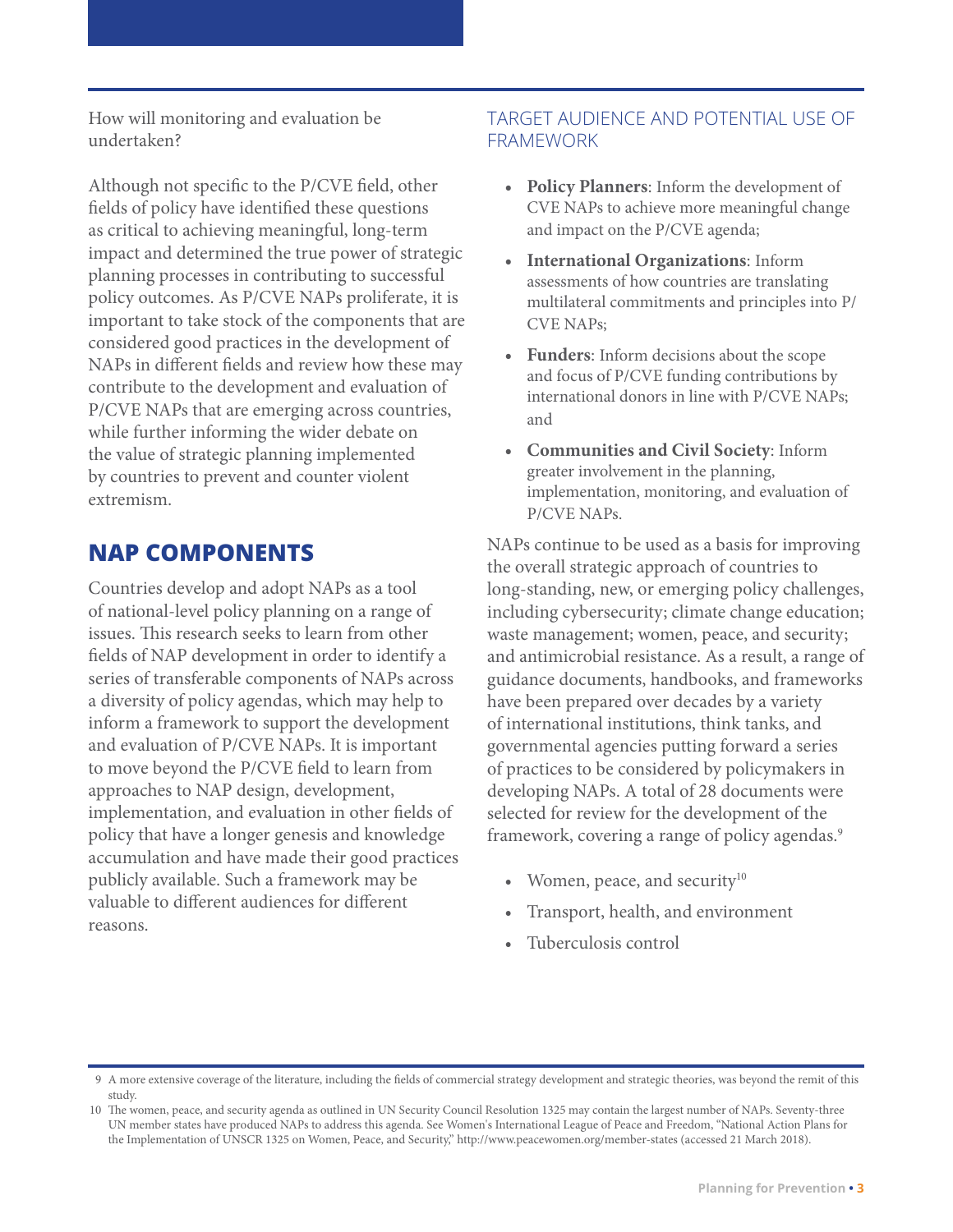- Antimicrobial resistance
- Mercury in artisanal mining
- **Anticorruption**
- Sustainable development
- Statistics development
- **Cybersecurity**
- National security
- Anti–human trafficking
- Counterterrorism
- Human rights
- Business and human rights
- Anti–violence against women
- Waste management
- Plant genetic resources
- Pesticide use
- Youth employment
- Anti–racial discrimination
- Children's rights in business and human rights
- Climate change education
- Human rights of lesbian, gay, bisexual, transgender, and intersex people

The content included in these documents was reviewed, and information was cross-referenced and clustered to sort the most common practices into components. This resulted in 15 components identified across the available literature related to NAPs in a variety of other policy agendas.<sup>11</sup> The descriptions provided for each of the components were inferred from the literature and are far from exhaustive, and these components likely will be considered relevant and identified by other means. The presentation of the final components of the

P/CVE NAP framework rests on the assumption that components may be relevant and considered within P/CVE NAPs if these are identified across other areas of national strategic planning.

<sup>11</sup> Several documents referenced other features and good practices of NAPs but were often related to a single specific policy domain and not included in this framework. A level of overlap between domains also became apparent in the clustering process, for example "monitoring" and "evaluation" as individual versus combined components. As a result, some of the material could not be sorted neatly into one domain, and there is a degree of subjectivity in the clustering process.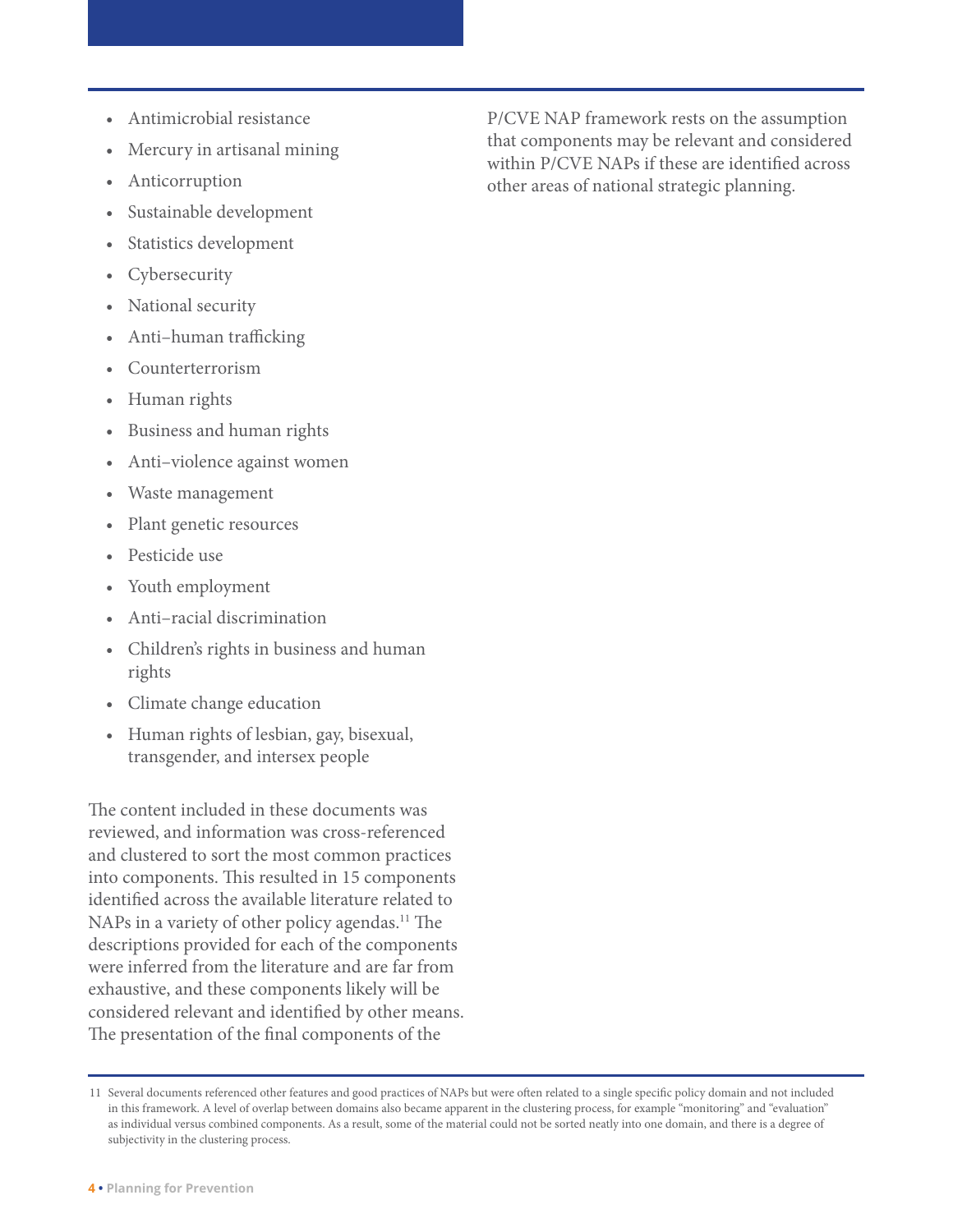## **COMPONENTS OF NAP FRAMEWORK**

This section provides a breakdown of key criteria for each of the 15 components, organized to address relevance and use. Due to the brevity of the items listed under each category, much of the good practice and practical considerations of effective strategic-planning processes are not listed in detail.



#### **THE NAP INCLUDES A PROBLEM DEFINITION**

A definition of the problem the plan seeks to address, describing the problem in the environment where the plan is to be implemented and an analysis of the factors that relate to the problem.12

|             | <b>IMPORTANCE</b>                                                        |                       | <b>USE</b>                                                                          |
|-------------|--------------------------------------------------------------------------|-----------------------|-------------------------------------------------------------------------------------|
| $\odot$     | Builds consensus around the need for a national<br>strategic response    | ⋒                     | What are the results of the threat, risk, or<br>vulnerability assessment processes? |
| $\odot$     | Establishes knowledge of the drivers and causes of<br>an issue           | O                     | How were these conducted and by whom?                                               |
|             |                                                                          | $\bullet$             | How is the problem defined?                                                         |
| $\odot$     | Clarifies the nature of the problem across sectors,<br>areas, and groups | ⊙                     | What are the trends, profiles, or forms of the<br>problem?                          |
| $\odot$     | Clarifies the extent and scale of the problem across                     |                       |                                                                                     |
|             | sectors, areas, and groups                                               | $\bullet$             | What is the nature and scale of the problem?                                        |
| $(\bullet)$ | Enables the plan to focus and prioritize                                 | $\boldsymbol{\Theta}$ | What are the impacts and types of harm caused by<br>the problem?                    |
| $\bullet$   | Provides baselines against which progress can be                         |                       |                                                                                     |
|             | measured                                                                 | G                     | What groups and sectors are affected by the<br>problem?                             |
|             |                                                                          | o                     | What is the context in which the plan is to be<br>implemented?                      |

<sup>12</sup> For example, see UN Women, "Good Practices in National Action Plans on Violence Against Women: Report of the Expert Group Meeting," n.d., pp. 8–14, [http://www.un.org/womenwatch/daw/vaw/egm/nap2010/MF\\_FINAL\\_FINAL\\_23\\_May.pdf \(meeting held 13–15 September 2010\)](http://www.un.org/womenwatch/daw/vaw/egm/nap2010/MF_FINAL_FINAL_23_May.pdf); UN Office on Drugs and Crime, "National Anti-Corruption Strategies: A Practical Guide for Development and Implementation," September 2015, pp. 13–23, [https://](https://www.unodc.org/documents/corruption/Publications/2015/National_Anti-Corruption_Strategies_-_A_Practical_Guide_for_Development_and_Implementation_E.pdf) [www.unodc.org/documents/corruption/Publications/2015/National\\_Anti-Corruption\\_Strategies\\_-\\_A\\_Practical\\_Guide\\_for\\_Development\\_and](https://www.unodc.org/documents/corruption/Publications/2015/National_Anti-Corruption_Strategies_-_A_Practical_Guide_for_Development_and_Implementation_E.pdf) [\\_Implementation\\_E.pdf.](https://www.unodc.org/documents/corruption/Publications/2015/National_Anti-Corruption_Strategies_-_A_Practical_Guide_for_Development_and_Implementation_E.pdf)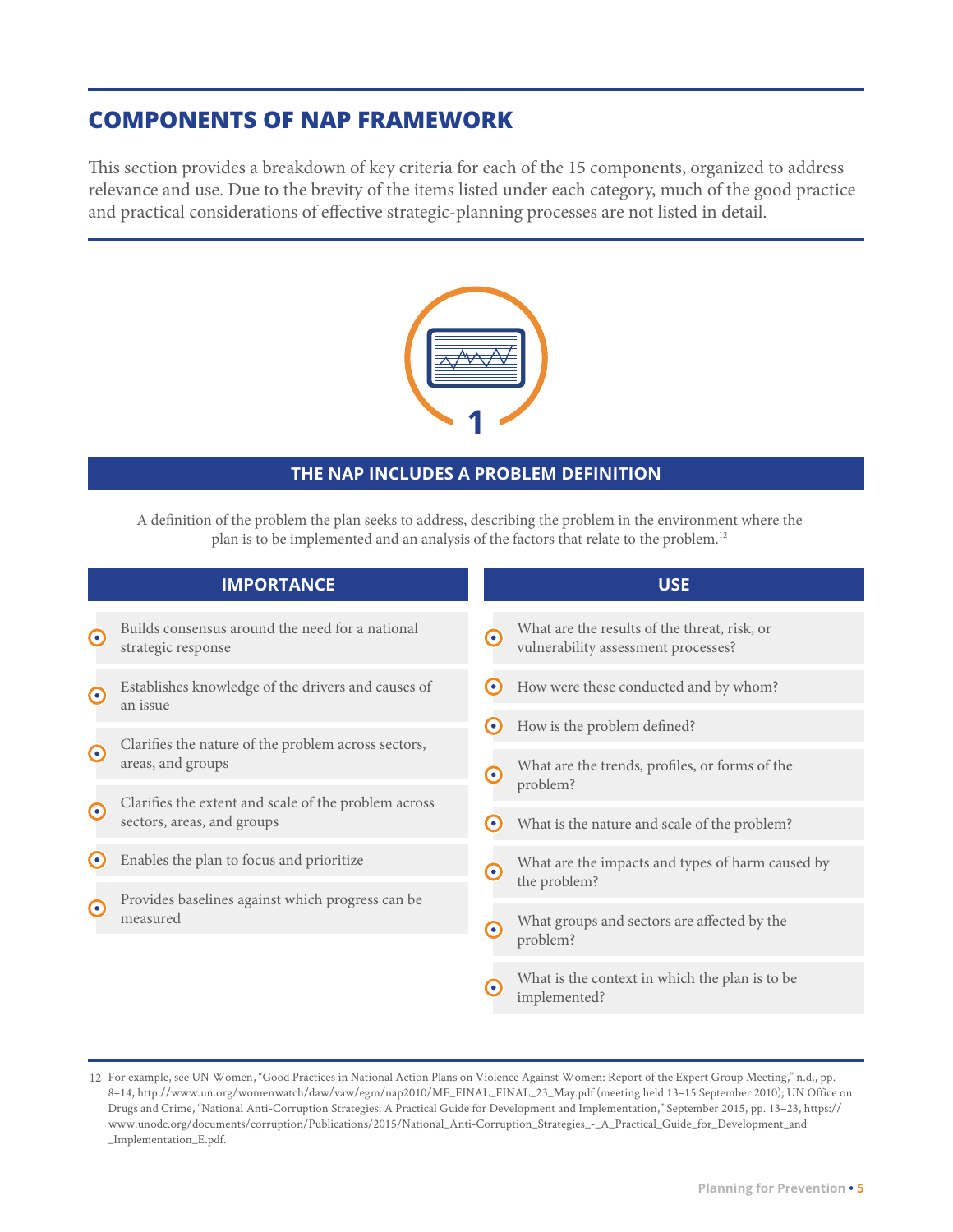

### **THE NAP INCLUDES A SITUATIONAL ANALYSIS**

An analysis of the implementational context to identify prior achievements, opportunities, needs, and obstacles that situate the plan, reflecting on the current state of the thematic domain, resources, capacities, expertise, and more.<sup>13</sup>

|                       | <b>IMPORTANCE</b>                                                                            |           | <b>USE</b>                                                                       |
|-----------------------|----------------------------------------------------------------------------------------------|-----------|----------------------------------------------------------------------------------|
| $\boldsymbol{\Theta}$ | Supports the identification of needs, priorities, and<br>goals                               | $\bullet$ | What are the results of the national situational<br>analysis?                    |
| $\boldsymbol{\Theta}$ | Identifies resources that are available to support<br>programming                            | ∩         | How was the situational analysis conducted and by<br>whom?                       |
| $\bullet$             | Identifies factors that may limit development and<br>implementation                          | €         | What are the previous activities relevant to the<br>issue?                       |
| $\boldsymbol{\Theta}$ | Identifies critical capacity issues early in the<br>process                                  | $\bullet$ | What are the identified gaps and needs?                                          |
| $\boldsymbol{\Theta}$ | Identifies deficits that may hinder the planning<br>and development process                  | G         | What are the identified challenges, limitations, and<br>constraints?             |
| $\boldsymbol{\Theta}$ | Supports establishment of realistic goals given<br>capacity and resource provisions          | $\bullet$ | What are the available capacities, resources, and<br>systems?                    |
| $\boldsymbol{\Theta}$ | Supports allocation of funding, resources, roles,<br>and responsibilities for implementation | $\bullet$ | What is the state of knowledge on the issue, and<br>what are the knowledge gaps? |
| $\bullet$             | Identifies challenges to development and<br>implementation of the plan                       |           |                                                                                  |

<sup>13</sup> For example, see UN Environment Programme, "Guidelines for National Waste Management Strategies: Moving From Challenges to Opportunities," 2013, pp. 78–79, [http://cwm.unitar.org/national-profiles/publications/cw/wm/UNEP\\_UNITAR\\_NWMS\\_English.pdf](http://cwm.unitar.org/national-profiles/publications/cw/wm/UNEP_UNITAR_NWMS_English.pdf); West Africa Network for Peacebuilding (WANEP), "Development and Implementation of National Action Plans on UNSCR 1325 and Related Resolutions: A Guideline," 2012, pp. 14–15, [http://www.wanep.org/wanep/files/pub/1325\\_guideline/1325\\_guideline\\_en.pdf.](http://www.wanep.org/wanep/files/pub/1325_guideline/1325_guideline_en.pdf)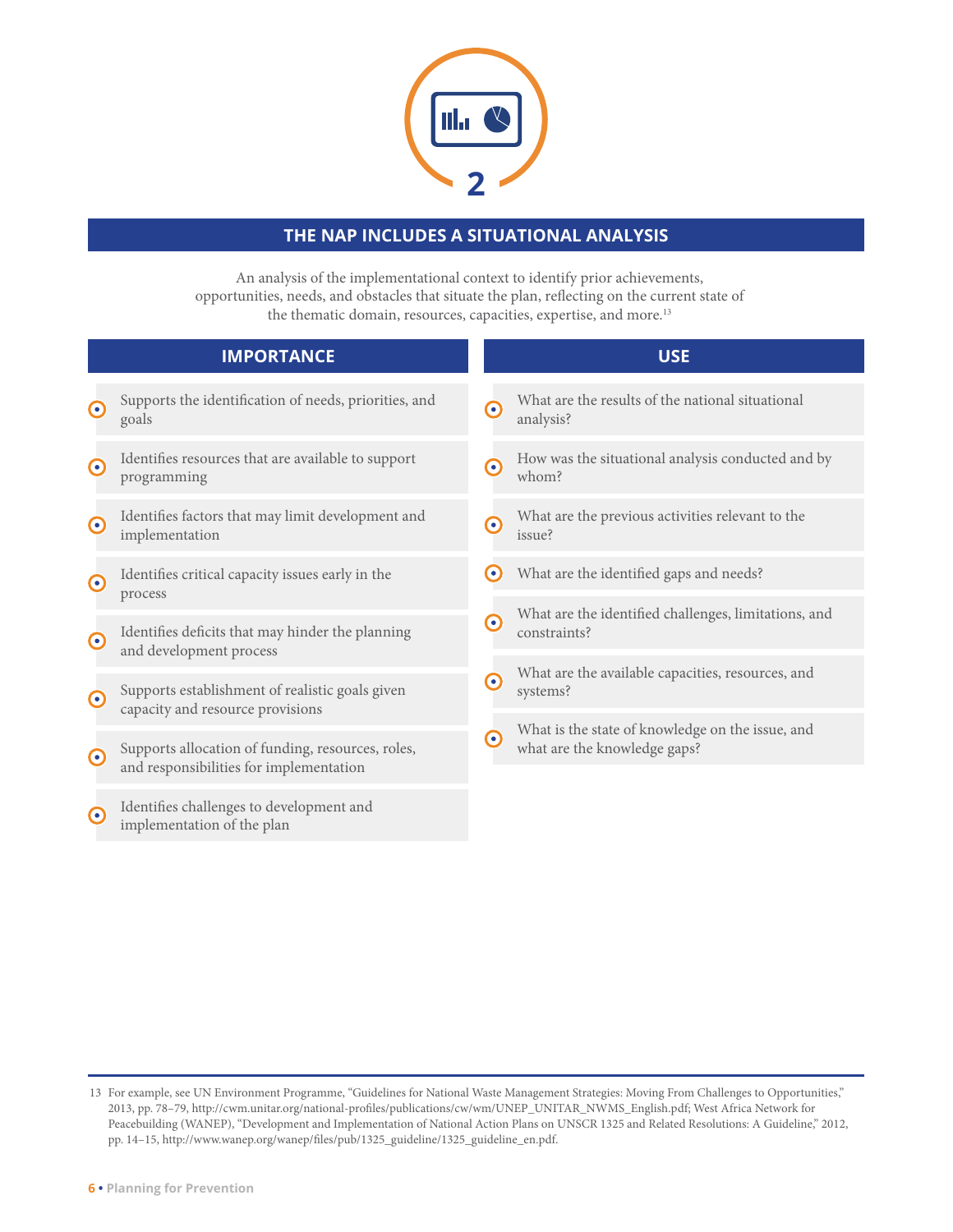

### **THE NAP INCLUDES A STAKEHOLDER MAPPING PROCESS**

An overview of the identified relevant stakeholders operating in the country on the issue, as well as their areas of strategic focus and commitment period.14

|                          | <b>IMPORTANCE</b>                                                                                    |                       | <b>USE</b>                                                                                          |
|--------------------------|------------------------------------------------------------------------------------------------------|-----------------------|-----------------------------------------------------------------------------------------------------|
| $\boldsymbol{\Theta}$    | Identifies main stakeholders, interest groups, and<br>gatekeepers                                    | $\boldsymbol{\odot}$  | What are the results of the stakeholder mapping<br>process?                                         |
| $\boldsymbol{\odot}$     | Facilitates the process of assigning roles and<br>responsibilities                                   | $\boldsymbol{\odot}$  | How was the stakeholder mapping process<br>conducted and by whom?                                   |
| $\boldsymbol{\Theta}$    | Contributes to an inclusive, well-rounded design<br>process                                          | $\bullet$             | Who are the stakeholders across levels of society<br>(e.g., national, regional, and local)?         |
| $(\bullet)$              | Supports identification of objectives and targets                                                    | $\boldsymbol{\Theta}$ | Who are the stakeholders across sectors (e.g.,<br>governmental, private sector, and civil society)? |
| $\bm{\Theta}$            | Supports identification of potential challenges to<br>implementation                                 | $\mathbf{\Theta}$     | How and why are the identified stakeholders<br>relevant to the plan?                                |
| $\boldsymbol{\Theta}$    | Supports the development of meaningful<br>relationships between stakeholders                         | ∩                     | What is the extent of governmental and<br>intersectoral collaboration on the issue?                 |
| $\left( \bullet \right)$ | Identifies potential areas of cooperation                                                            |                       | What are the ways identified stakeholders may                                                       |
| $\mathbf \Theta$         | Reviews whether implementing actors are able to<br>undertake the roles and responsibilities assigned | $\mathbf \Theta$      | contribute to the plan?                                                                             |
| $\bullet$                | Identifies potential sources of and gaps in<br>expertise, experience, and funding                    |                       |                                                                                                     |

For example, see World Health Organization (WHO), "Toolkit to Develop a National Strategic Plan for TB Prevention, Care and Control: Methodology 14 on How to Develop a National Strategic Plan," 2015, pp. 11–12, [http://apps.who.int/iris/bitstream/10665/153811/1/9789241507974\\_eng.pdf.](http://apps.who.int/iris/bitstream/handle/10665/153811/9789241507974_eng.pdf;jsessionid=622B156B2DBCDD5AE1D2AF1719D2C2B2?sequence=1)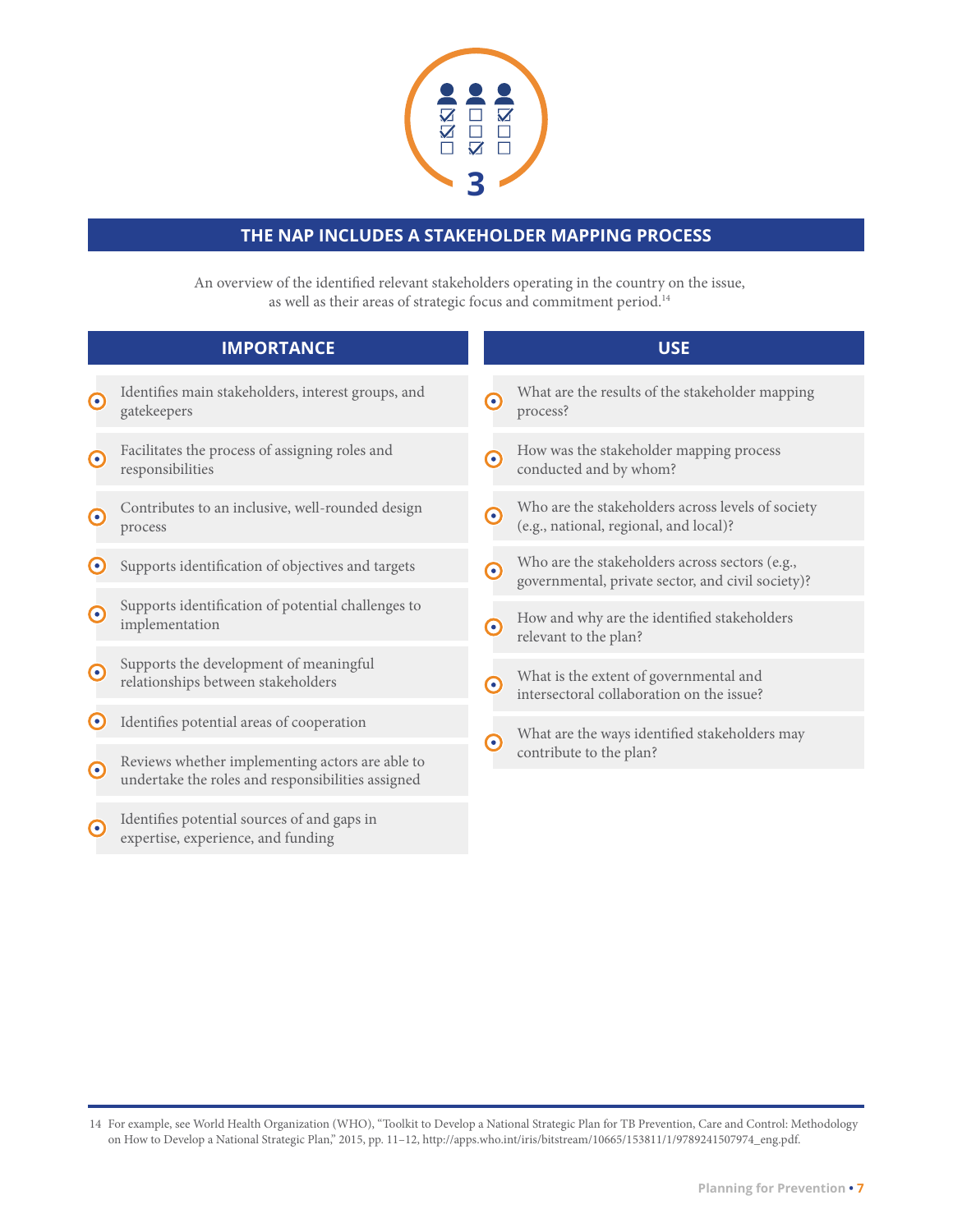

### **THE NAP INCLUDES A CONSULTATION PROCESS**

An overview of the systematic consultation process that includes the direct and meaningful participation of civil society organizations, communities, and other stakeholders.15

|                       | <b>IMPORTANCE</b>                                                                                                   |            | <b>USE</b>                                                                                    |
|-----------------------|---------------------------------------------------------------------------------------------------------------------|------------|-----------------------------------------------------------------------------------------------|
| $\odot$               | Builds and sustains trust and confidence between<br>different stakeholders                                          | O          | What are the results of the consultation process?                                             |
| $\odot$               | Mitigates against critical matters being decided<br>before all relevant stakeholders are involved                   | $\bullet$  | How was the consultation process conducted and<br>by whom?                                    |
| $\odot$               | Enables consideration of a broad range of<br>opinions, interests, needs, and proposals                              | ⊙          | How has the plan been informed by a consultation<br>process?                                  |
| $\odot$               | Ensures that different needs and priorities are                                                                     | ⊙          | How were the different actors able to contribute to<br>the draft plan and through what means? |
| $\odot$               | appropriately reflected in the plan<br>Increases the credibility of the plan and chances of<br>widespread ownership | $\bigodot$ | Who are the actors involved in the developmental<br>and decision-making process?              |
| $\boldsymbol{\Theta}$ | Increases the likelihood of successful                                                                              | $\bullet$  | How does the plan explicitly or otherwise account<br>for the views of those consulted?        |
|                       | implementation of actions and activities<br>Provides the basis for sustained coordination,                          | G          | How have the inputs of a variety of stakeholders<br>been incorporated into the plan?          |
| $\boldsymbol{\Theta}$ | monitoring, review, and evaluation of<br>implementation                                                             |            |                                                                                               |
| $\Omega$              | Ensures the plan is built on existing knowledge<br>and expertise drawn from the whole of society                    |            |                                                                                               |

15 For example, see UN Women, "Good Practices in National Action Plans on Violence Against Women."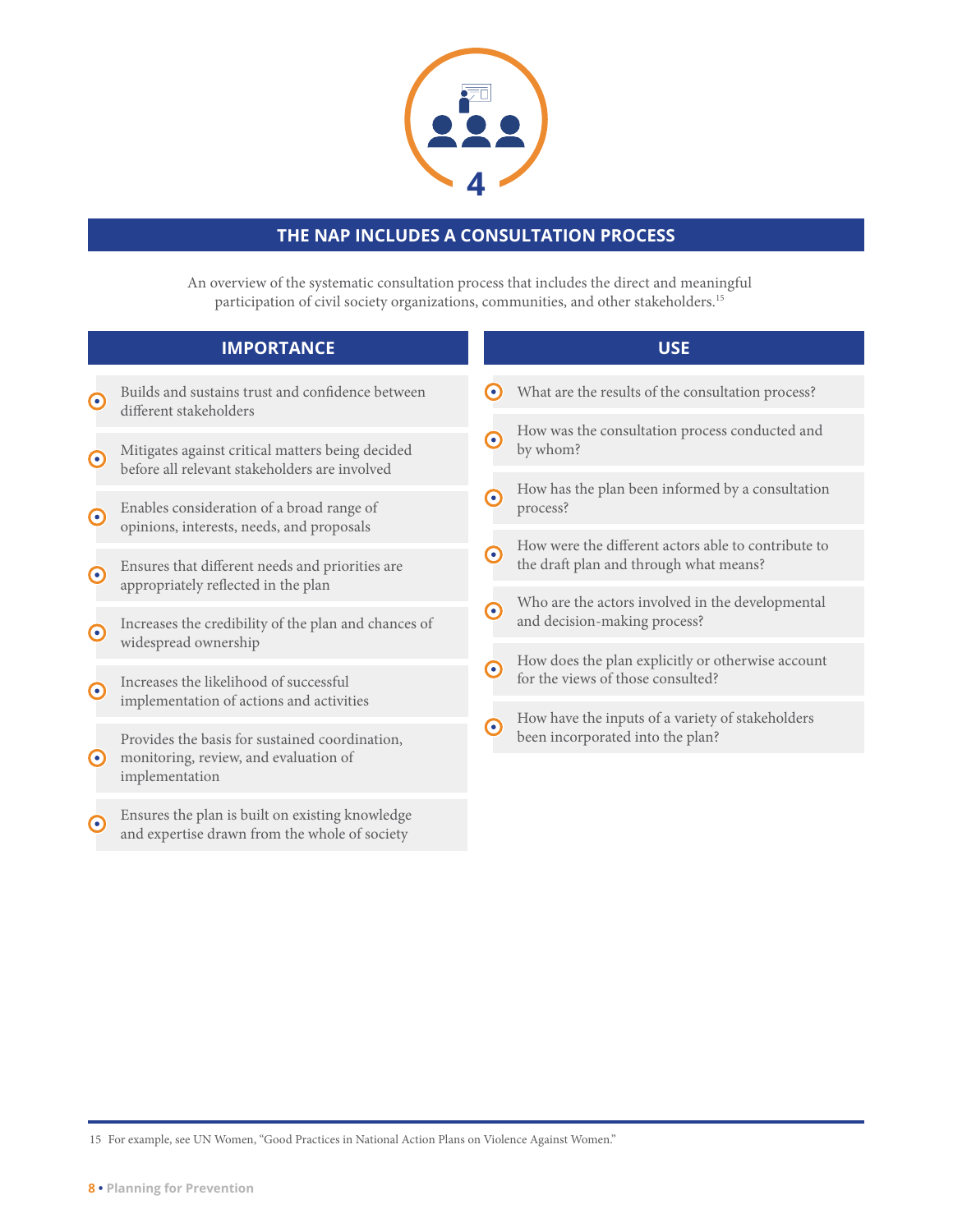

#### **THE NAP INCLUDES A LEGAL AND POLICY FRAMEWORK**

A review of the legal and policy environment in which the plan is being developed and implemented, including the relevant laws, policies, regulations, and norms at local, national, regional, and international levels.16

|                       | <b>IMPORTANCE</b>                                                                              |                  | <b>USE</b>                                                                                 |
|-----------------------|------------------------------------------------------------------------------------------------|------------------|--------------------------------------------------------------------------------------------|
| $\boldsymbol{\Theta}$ | Builds understanding of the laws, policies, and<br>norms that relate to the plan               | $\bullet$        | What are the relevant policies and laws that relate<br>to the plan?                        |
| $\odot$               | Identifies regulations and standards that may be<br>relevant to plan objectives and activities | ෬                | What is the political context in which the plan is<br>being developed and implemented?     |
| $\boldsymbol{\Theta}$ | Assesses whether these support or potentially<br>hinder the plan                               | G                | Which existing policies may be linked to the plan<br>and how?                              |
| $\boldsymbol{\Theta}$ | Increases likelihood of plan "harmonization" with<br>existing laws, policies, and other NAPs   | G                | What specific domestic legislation is relevant to<br>the plan?                             |
| $\odot$               | Supports a cross-governmental framework to plan<br>development and implementation              | $\mathbf \Omega$ | What are the ways in which laws or policies may<br>need to be updated?                     |
| $\boldsymbol{\Theta}$ | Helps define objectives and activities consistent<br>with existing laws and policies           | $\odot$          | What are the areas of complementarity with<br>relevant existing national strategies?       |
| $\boldsymbol{\Theta}$ | Builds understanding of how such laws and<br>policies might need to be developed or updated    | ᢛ                | What are the regional and international laws,<br>policies, and norms relevant to the plan? |
| $\bullet$             | Details legal basis under which the plan is being<br>developed and adopted                     |                  |                                                                                            |

<sup>16</sup> For example, see Cathrine Bloch Poulsen-Hansen, Sara Blackwell, and Patrick Geary, "Children's Rights in National Actions Plans (NAPs) on Business and Human Rights," Danish Institute for Human Rights, International Corporate Accountability Roundtable, and UN Children's Fund, 2015, p. 8, [https://www.unicef.org/csr/files/Childrens\\_Rights\\_in\\_NAPs\\_WEB\(1\).pdf.](https://www.unicef.org/csr/files/Childrens_Rights_in_NAPs_WEB(1).pdf)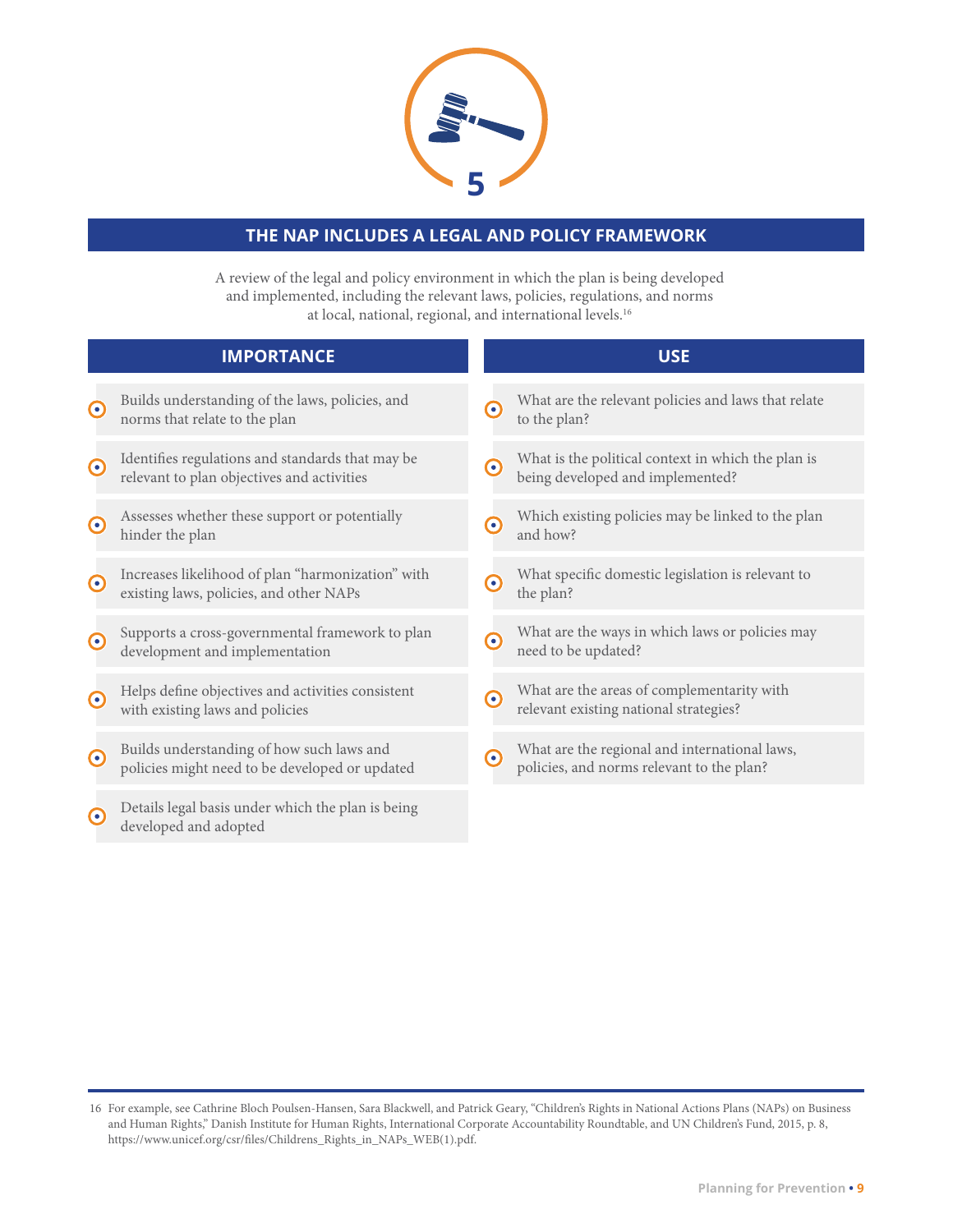

### **THE NAP INCLUDES A POLITICAL COMMITMENT**

A formal, high-level, and public commitment from the national and local levels of government to support the successful implementation of the plan.17

|                       | <b>IMPORTANCE</b>                                                                                          |                          | <b>USE</b>                                                                                               |
|-----------------------|------------------------------------------------------------------------------------------------------------|--------------------------|----------------------------------------------------------------------------------------------------------|
| $\boldsymbol{\Theta}$ | Increases chances that legal, policy, or institutional<br>changes required by the strategy can be affected | $\boldsymbol{\Theta}$    | What is the nature and extent of political support<br>for the plan?                                      |
| $\odot$               | Increases chances that necessary resources are<br>made available and mobilized                             | $\bullet$                | What formal political statements and<br>commitments are related to the plan?                             |
| $\bullet$             | Generates a public profile for the plan and<br>supports sustainability                                     | $\left( \bullet \right)$ | What other political commitments at the national,<br>regional, and local levels are related to the plan? |
| $\bullet$             | Helps to mobilize bureaucratic involvement and<br>action more effectively                                  | $\odot$                  | What are the responsibilities of governmental<br>actors in developing and implementing the plan?         |
| $\bullet$             | Encourages commitment from a wide range of<br>governmental stakeholders in the process                     | $\odot$                  | What other forms of commitment statements (e.g.,<br>ministerial directives) exist?                       |
| o                     | Supports coordination between governmental<br>stakeholders                                                 | o                        | Which governmental actors (e.g., ministries and<br>departments) support the plan?                        |

<sup>17</sup> For example, see UN Department for Economic and Social Affairs (UNDESA), "Guidance in Preparing a National Sustainable Development Strategy: Managing Sustainable Development in the New Millennium," DESA/DSD/PC2/BP13, n.d., pp. 16–17, [http://www.un.org/esa/sustdev/publications](http://www.un.org/esa/sustdev/publications/nsds_guidance.pdf) [/nsds\\_guidance.pdf \(](http://www.un.org/esa/sustdev/publications/nsds_guidance.pdf)produced by a November 2001 forum).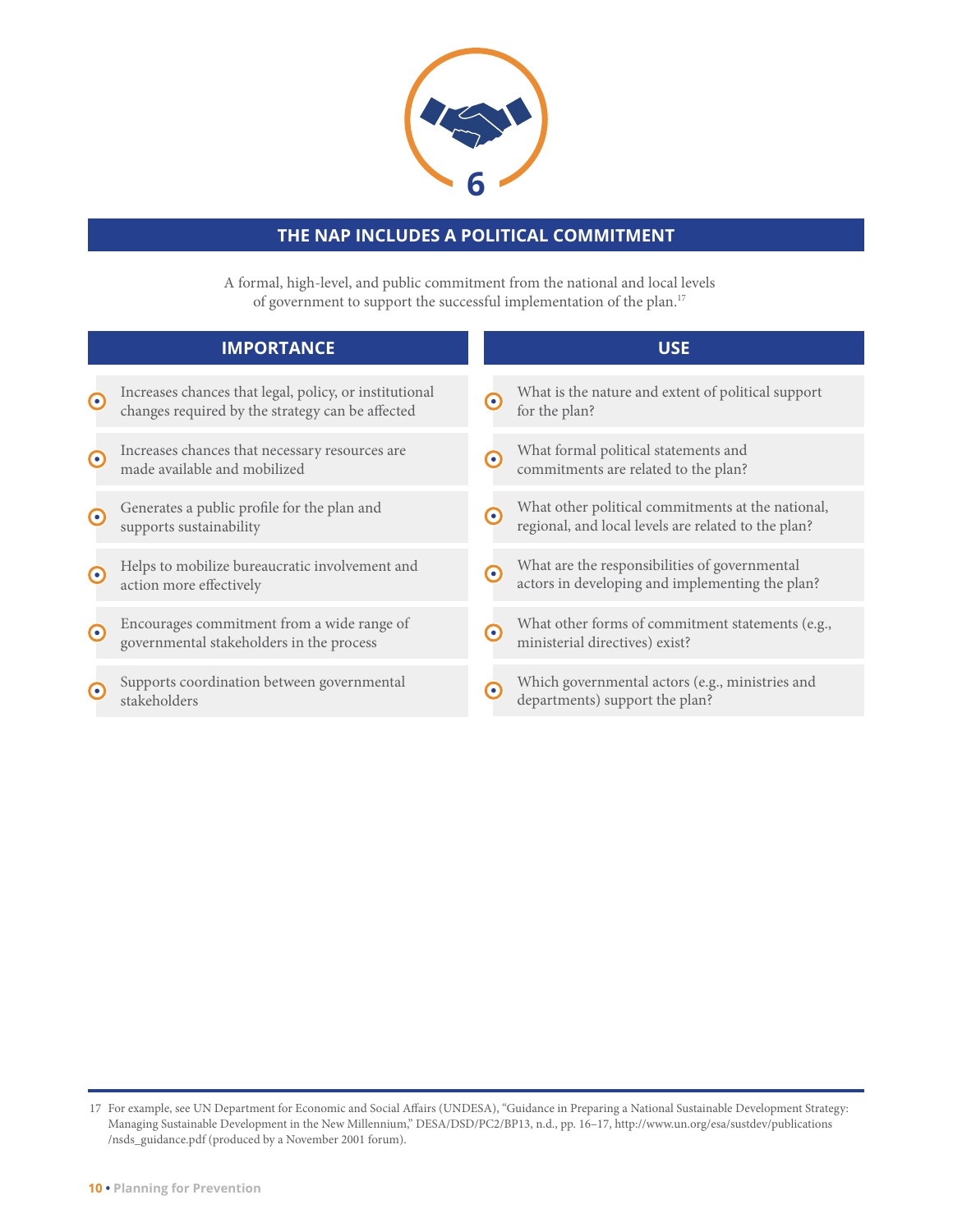

#### **THE NAP INCLUDES A COORDINATION MECHANISM**

A central, multisectoral mechanism established to oversee the drafting, development, and implementation of the plan, led by an institution or specifically created entity.18

|                          | <b>IMPORTANCE</b>                                                                               |           | <b>USE</b>                                                                                  |
|--------------------------|-------------------------------------------------------------------------------------------------|-----------|---------------------------------------------------------------------------------------------|
| $\odot$                  | Situates a source of authority for stakeholders for<br>engagement and systematic communication  | G         | What central coordinator or institution has overall<br>responsibility for the plan?         |
| $\odot$                  | Supports the gathering of expertise and<br>information to inform plan design and<br>development | ⊙         | What established coordination mechanism exists<br>to implement the plan?                    |
| $\odot$                  | Supports management of the plan, coordinating<br>decision-making                                | $\bullet$ | What established steering or working group,<br>committee, or task force has been developed? |
|                          |                                                                                                 | (∙)       | How were any coordination mechanisms formed?                                                |
| $\odot$                  | Supports the inclusion of relevant stakeholders<br>from various sectors and levels of society   | ∩         | Who are the actors within the coordination<br>mechanism, and why are they important?        |
| $\left( \bullet \right)$ | Structures systematic communication and<br>engagement between relevant stakeholders             |           | How are decisions taken within the coordination                                             |
|                          |                                                                                                 | G         | mechanism?                                                                                  |
| $\bullet$                | Supports the process of assigning roles and<br>responsibilities                                 | ۰         | How is communication between actors structured<br>within the mechanism?                     |

<sup>18</sup> For example, see Zsuzsanna Lippai and Angelic Young, "Creating National Action Plans: A Guide to Implementing Resolution 1325," Inclusive Security, 2017, pp. 12–16, [https://www.inclusivesecurity.org/wp-content/uploads/2017/10/Inclusive-Security-Guide-to-Implementing-1325-national-action](https://www.inclusivesecurity.org/wp-content/uploads/2017/10/Inclusive-Security-Guide-to-Implementing-1325-national-action-plans.pdf) [-plans.pdf;](https://www.inclusivesecurity.org/wp-content/uploads/2017/10/Inclusive-Security-Guide-to-Implementing-1325-national-action-plans.pdf) EU Agency for Network and Information Security, "NCSS Good Practice Guide: Designing and Implementing National Cyber Security Strategies," November 2016, pp. 17–18[, https://www.enisa.europa.eu/publications/ncss-good-practice-guide/at\\_download/fullReport.](https://www.enisa.europa.eu/publications/ncss-good-practice-guide/at_download/fullReport)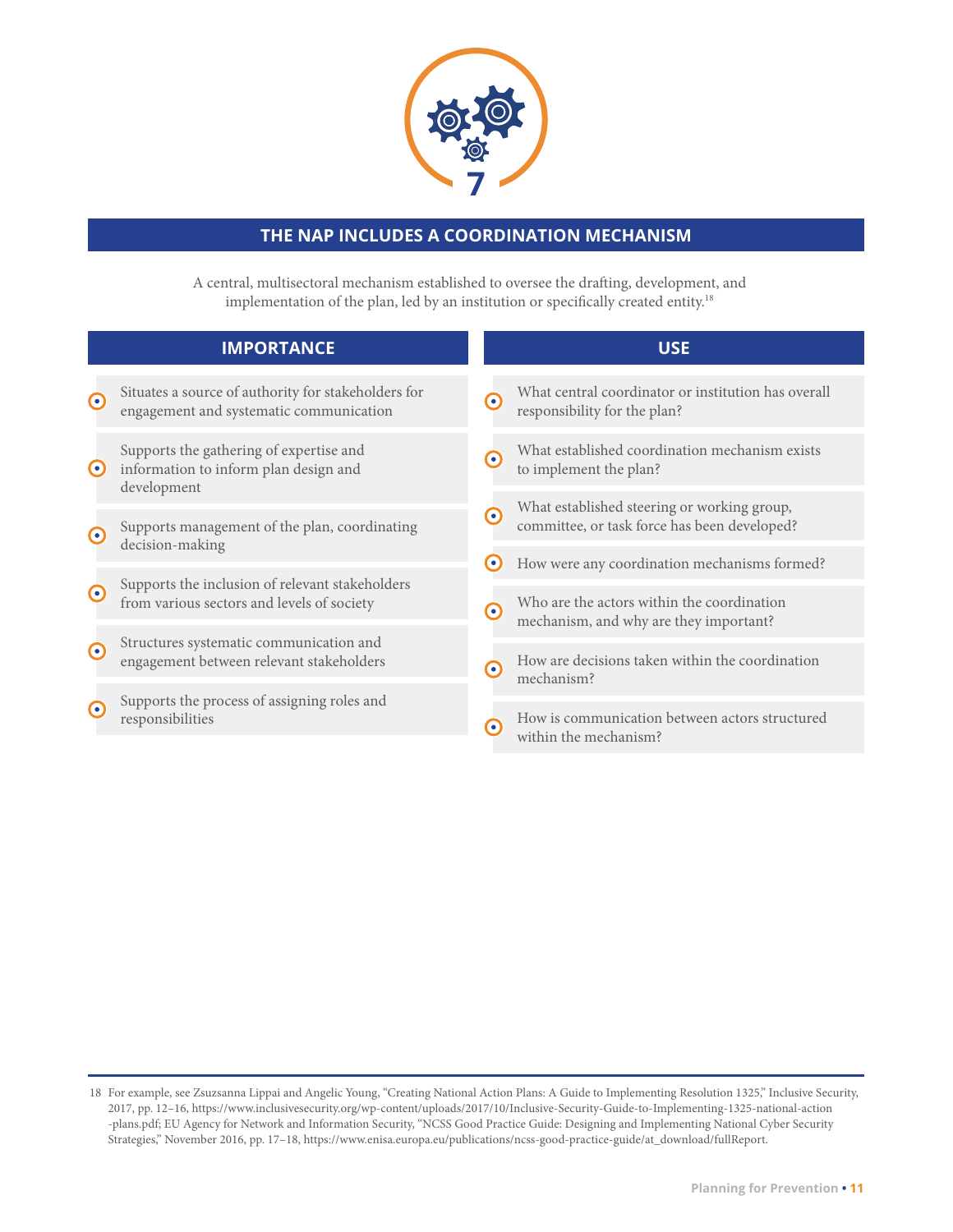

### **THE NAP INCLUDES OVERALL VISION AND GOALS**

Long-term outcomes that are sought through the adoption of the plan and are shared by all stakeholders, enabling narrower objectives and activities to be targeted and oriented.19

|                          | <b>IMPORTANCE</b>                                                                                                      |                          | <b>USE</b>                                                                                 |
|--------------------------|------------------------------------------------------------------------------------------------------------------------|--------------------------|--------------------------------------------------------------------------------------------|
| $\bullet$                | Describes the overall outcome of the plan desired<br>by stakeholders                                                   | $\left( \bullet \right)$ | Why is the plan necessary?                                                                 |
| $\left( \bullet \right)$ | Helps generate a shared understanding of success                                                                       | $\bullet$                | What are the overall mission, vision, and goals of<br>the plan?                            |
| $\bullet$                | Presents a clear, long-term vision for stakeholder<br>commitment                                                       | ∩                        | What are the scope and time frame of the overall<br>vision and goals?                      |
| $\left( \bullet \right)$ | Communicates the fundamental purpose of the<br>plan to the public                                                      | ⊙                        | How are the overall vision and goals connected to<br>the problem and situational analysis? |
| $\boldsymbol{\Theta}$    | Provides the basis for stakeholders to agree and set<br>desired objectives and activities                              | $\mathbf{\Omega}$        | How are the overall vision and goals connected to<br>the aspirations of society?           |
| $\left( \bullet \right)$ | Creates a sense of mission between stakeholders,<br>supporting cooperation in development and<br>implementation phases | ∩                        | What is the commitment from stakeholders to the<br>overall vision and goals?               |
|                          |                                                                                                                        | G                        | What is the definition of success when the plan<br>has been achieved?                      |

<sup>19</sup> For example, see Food and Agriculture Organization of the United Nations (FAO), "Guidelines for Developing a National Strategy for Plant Genetic Resources for Food and Agriculture," 2015, pp. 32–33,<http://www.fao.org/3/a-i4917e.pdf>.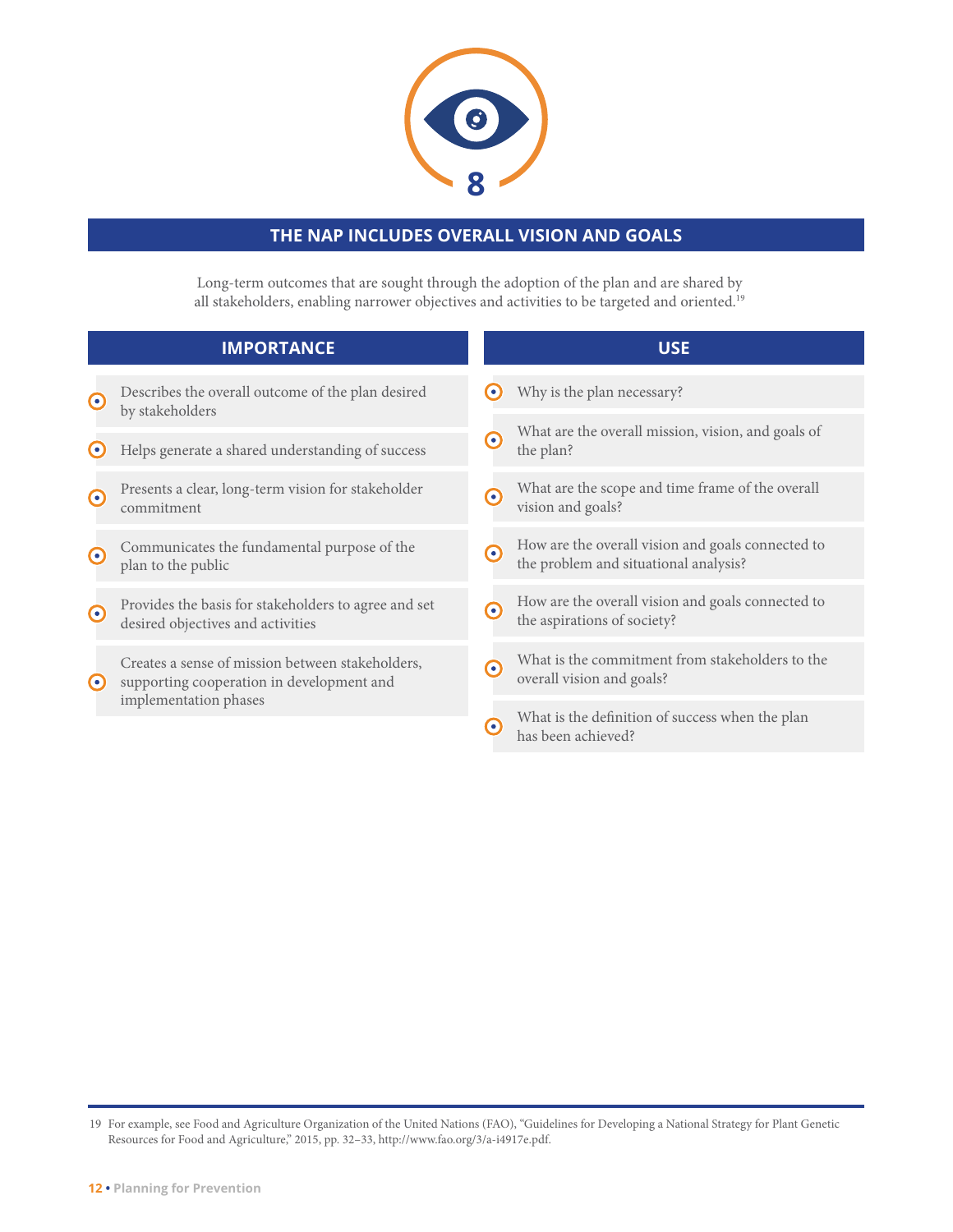

### **THE NAP INCLUDES A SERIES OF OBJECTIVES**

A series of objectives that describe short- and medium-term outcomes the action plan is expected to achieve and that are necessary to achieve the overarching vision and goals.<sup>20</sup>

|                       | <b>IMPORTANCE</b>                                                                            |                          | <b>USE</b>                                                                                             |
|-----------------------|----------------------------------------------------------------------------------------------|--------------------------|--------------------------------------------------------------------------------------------------------|
| $\boldsymbol{\Theta}$ | Provides framework to understand if the goals are<br>being reached                           | $\bullet$                | What are the objectives that relate to the overall<br>vision and goals?                                |
| $\odot$               | Channels the overall vision and goals of the plan<br>into tangible and manageable pillars    | $\left( \bullet \right)$ | How are these objectives connected to the<br>diagnosis of the problem and the situational<br>analysis? |
| $\odot$               | Provides structure to the plan and focuses<br>stakeholder prioritization                     | ∩                        | How are these objectives prioritized, and what<br>rationale exists for such prioritization?            |
| $\odot$               | Provides the basis for setting targets that are<br>measurable through performance indicators | $\bullet$                | How were these objectives identified and defined?                                                      |
| $\bullet$             | Provides the basis for setting milestones for<br>implementation                              | $\bullet$                | Who are the main stakeholders represented by<br>each objective?                                        |
| $\odot$               | Enables stakeholders to track and demonstrate<br>progress of their work                      | $\boldsymbol{\Theta}$    | What needs to be completed and achieved to<br>support the realization of objectives?                   |
| $\bullet$             | Provides the basis for design of actions and<br>interventions that relate to objectives      | $\bullet$                | What performance indicators will measure the<br>progress of each objective?                            |

<sup>20</sup> For example, see Christian Schweizer, Francesca Racioppi, and Leda Nemer, "Developing National Action Plans on Transport, Health and Environment: A Step-by-Step Manual for Policy-makers and Planners," WHO, 2014, pp. 24–26, [http://www.euro.who.int/\\_\\_data/assets/pdf\\_file/0010/247168](http://www.euro.who.int/__data/assets/pdf_file/0010/247168/Developing-national-action-plans-on-transport,-health-and-environment.pdf) [/Developing-national-action-plans-on-transport,-health-and-environment.pdf;](http://www.euro.who.int/__data/assets/pdf_file/0010/247168/Developing-national-action-plans-on-transport,-health-and-environment.pdf) WHO, "Toolkit to Develop a National Strategic Plan for TB Prevention, Care and Control," pp. 26-27.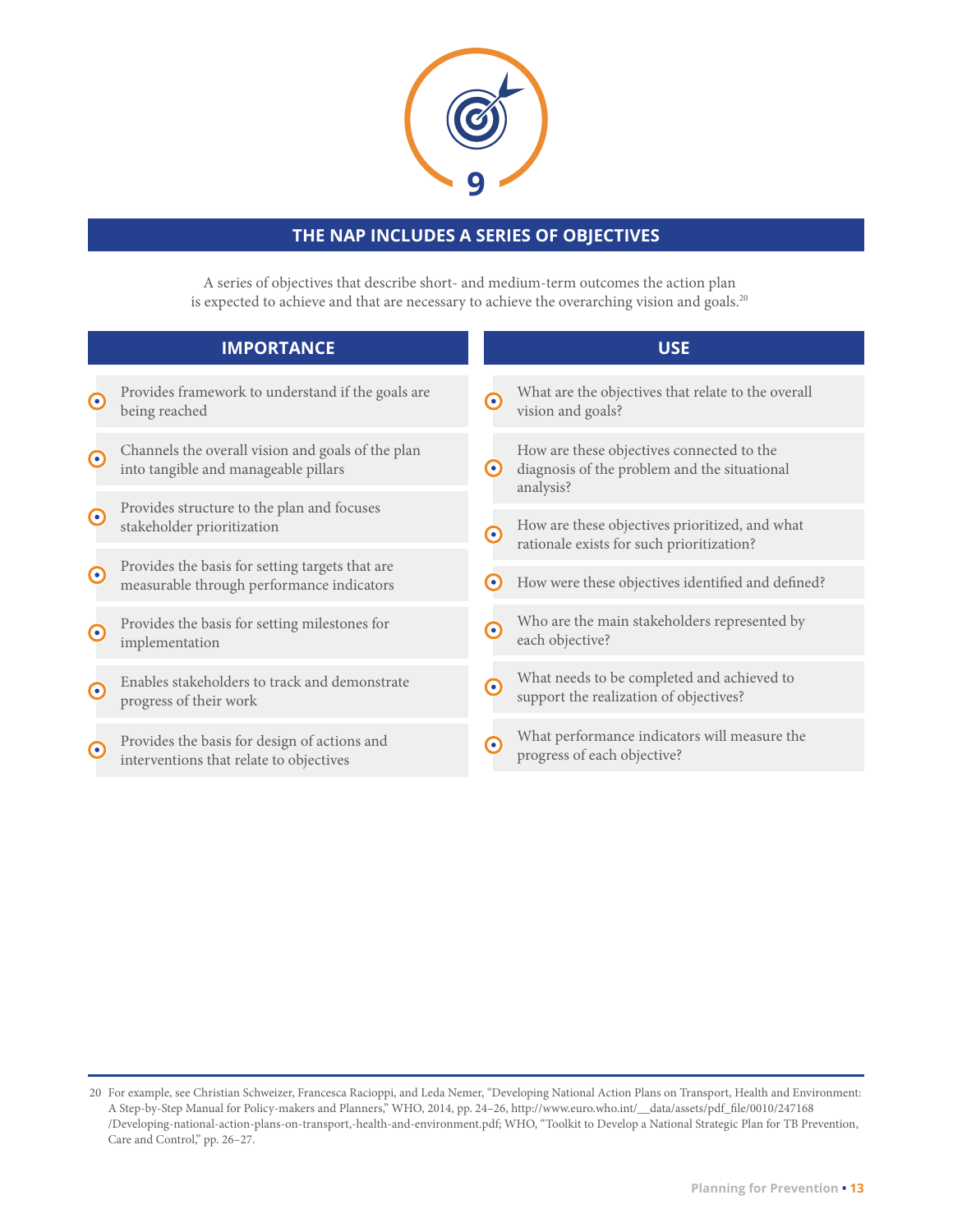

### **THE NAP INCLUDES A SERIES OF ACTIVITIES**

A series of actions or interventions that are connected to specific objectives and that result in observable, measurable, and attributable outputs.<sup>21</sup>

|                       | <b>IMPORTANCE</b>                                                                                                                                                 |                       | <b>USE</b>                                                                                           |
|-----------------------|-------------------------------------------------------------------------------------------------------------------------------------------------------------------|-----------------------|------------------------------------------------------------------------------------------------------|
| $\boldsymbol{\Theta}$ | Outlines a set of current or planned actions to<br>achieve specific objectives and priority areas                                                                 | $\boldsymbol{\Theta}$ | What series of actions and interventions are<br>necessary to achieve specific objectives?            |
| $\boldsymbol{\Theta}$ | Provides stakeholders and the general public<br>with tangible and measurable actions                                                                              | C                     | How will individual actions and interventions<br>contribute to specific objectives?                  |
| $\boldsymbol{\Theta}$ | Fosters greater coherence between the vision and<br>goals and the actual outcomes                                                                                 | $\mathbf C$           | How are the actions and interventions related to<br>the problem definition?                          |
| $\boldsymbol{\Theta}$ | Signals commitment from governmental and<br>other stakeholders to achieve goals of the plan                                                                       | C                     | How are the actions and interventions related to<br>the situational analysis?                        |
| $\odot$               | Provides stakeholders with specific primary<br>and secondary roles, responsibilities, and tasks,<br>enabling them to contribute to the implementation             | G                     | How were the chosen actions and interventions<br>identified and defined?                             |
|                       | of the plan                                                                                                                                                       | $\bullet$             | Which governmental and nongovernmental                                                               |
|                       | Provides stakeholders and the general public with<br>expectations of the plan outputs and the time<br>frame in which this will be achieved to monitor<br>progress |                       | stakeholders designed these actions and<br>interventions?                                            |
| $\odot$               |                                                                                                                                                                   | ෬                     | What are the key parameters for each action and<br>intervention in the series, including objectives, |
|                       |                                                                                                                                                                   |                       | main activities, subactivities, scope, and expected<br>outcomes?                                     |

For example, see WHO, FAO, and World Organisation for Animal Health, "Antimicrobial Resistance: A Manual for Developing National Action Plans," 21 February 2016, pp. 16–17, [http://apps.who.int/iris/bitstream/10665/204470/1/9789241549530\\_eng.pdf?ua=1](http://apps.who.int/iris/bitstream/10665/204470/1/9789241549530_eng.pdf?ua=1); WHO, "Toolkit to Develop a National Strategic Plan for TB Prevention, Care and Control," pp. 27–30; FAO, "Guidelines for Developing a National Strategy for Plant Genetic Resources for Food and Agriculture," p. 36.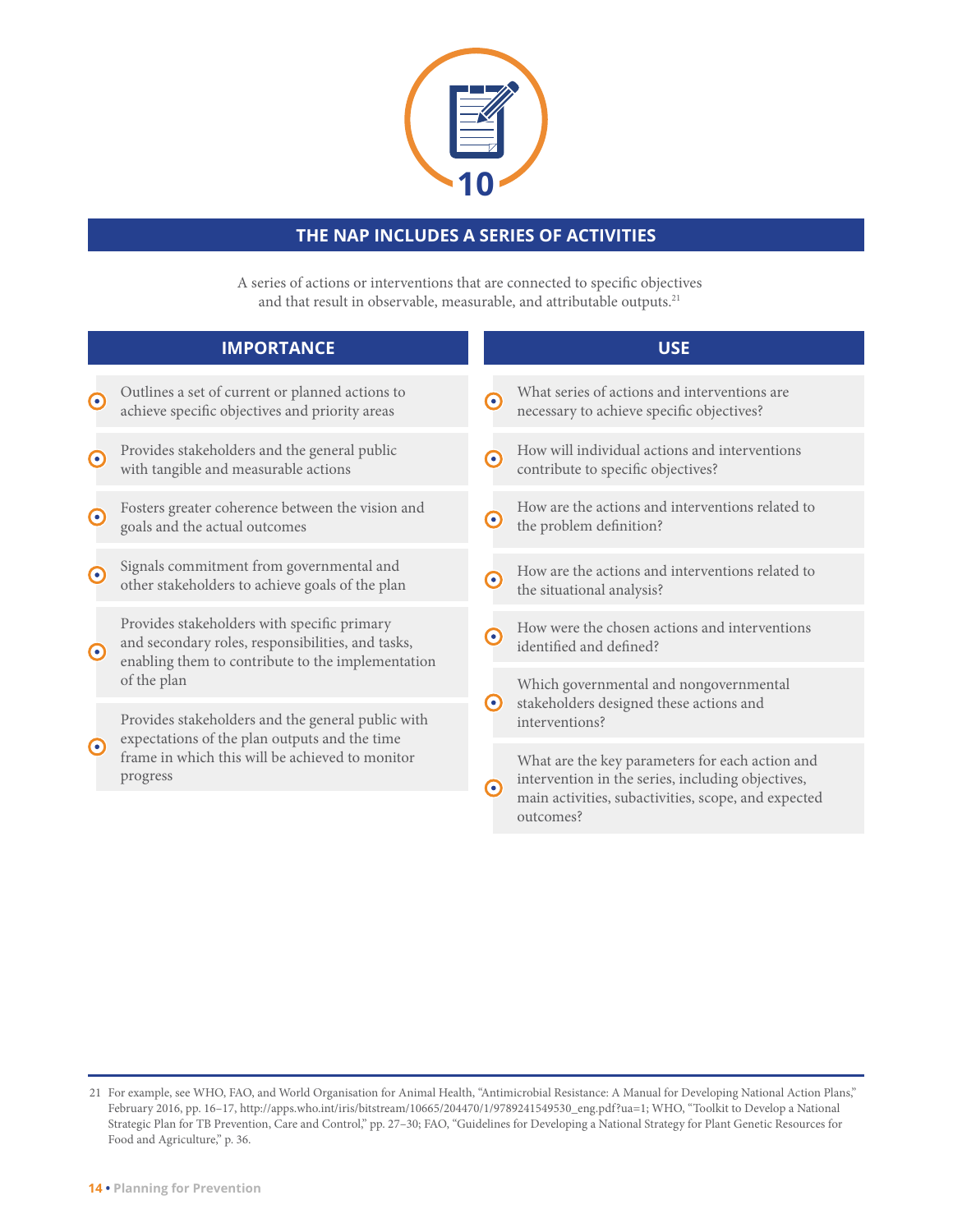

## **THE NAP INCLUDES RESOURCES AVAILABLE AND REQUIRED**

A budget showing how financial and other resources will be obtained, allocated, and used in order to implement, monitor, and evaluate the plan.<sup>22</sup>

|                       | <b>IMPORTANCE</b>                                                                             |                       | <b>USE</b>                                                                                    |
|-----------------------|-----------------------------------------------------------------------------------------------|-----------------------|-----------------------------------------------------------------------------------------------|
| $\odot$               | Facilitates establishment of realistic objectives,<br>actions, and interventions              | ⊙                     | What is the overall budget or a cost estimate<br>allocated to the plan?                       |
| $\odot$               | Provides a transparent snapshot of the financial<br>and other resources available             | $\mathbf \Omega$      | What amount of financial and other resources is<br>available for each objective and activity? |
| $\boldsymbol{\Theta}$ | Supports the allocation of resources across<br>activities and implementing stakeholders       | $\boldsymbol{\Theta}$ | What amount of financial and other resources is<br>required for each objective and activity?  |
| $\odot$               | Supports the identification of new potential<br>sources of financial and in-kind support      | $\boldsymbol{\Theta}$ | How will resources be allocated, and which areas<br>will be prioritized?                      |
| $\boldsymbol{\Theta}$ | Identifies areas where further external investment,<br>support, and expertise may be required | ∩                     | What resource deficits exist, and how will<br>investments be secured?                         |
| $\boldsymbol{\Theta}$ | Supports strategic planning by identifying the<br>consistency and regularity with which these | ⊙                     | Who is responsible for handling and allocating<br>resources?                                  |
|                       | resources are available over time                                                             | ∩                     | What and who are the various sources of these<br>resources?                                   |
|                       |                                                                                               |                       | What is the availability of these resources over<br>time?                                     |

22 For example, see UNDESA, "Guidance in Preparing a National Sustainable Development Strategy," pp. 27–29.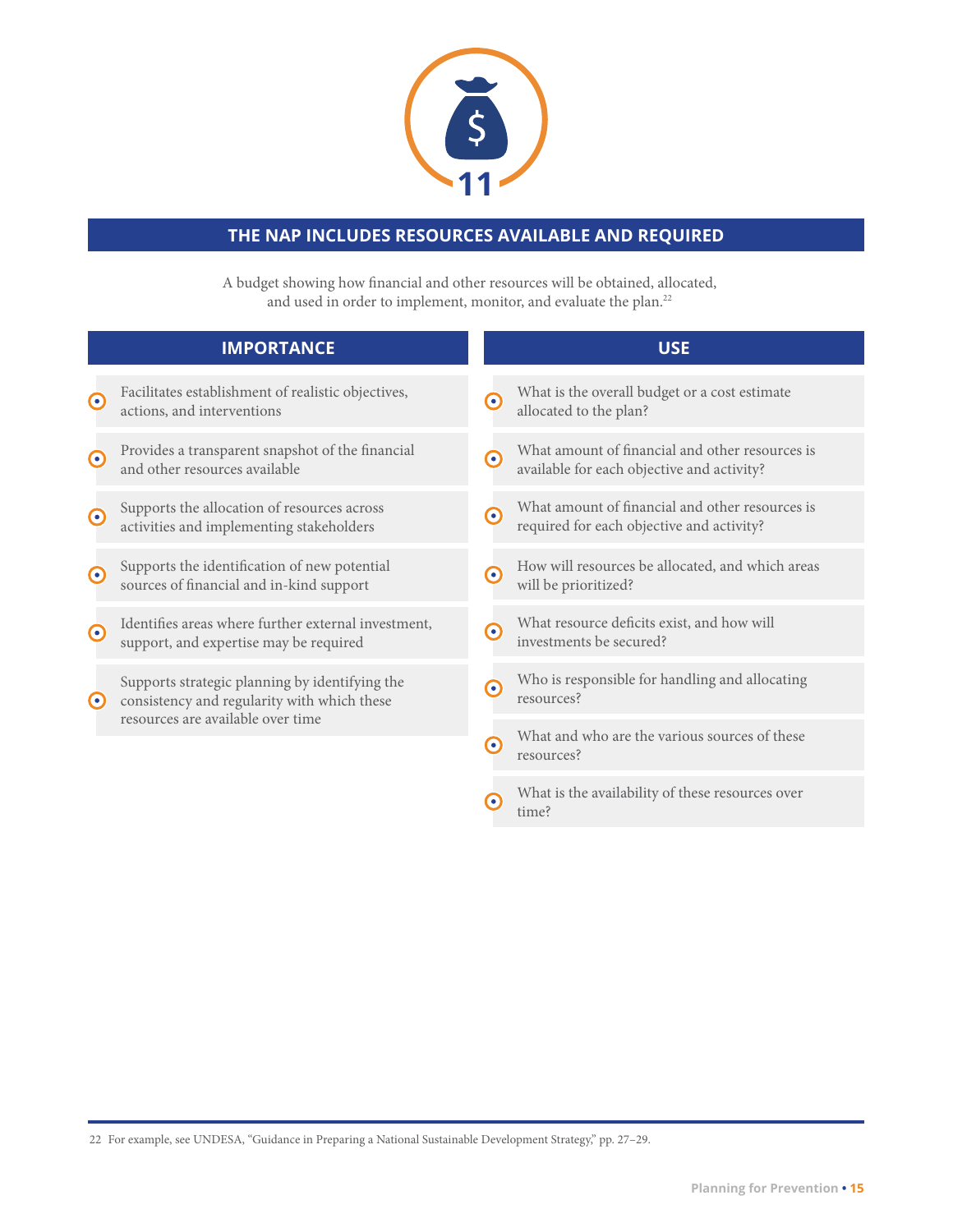

#### **THE NAP INCLUDES ROLES AND RESPONSIBILITIES**

A breakdown of stakeholders responsible for implementing the actions or interventions of the plan and their respective tasks, duties, and reporting responsibilities for each activity or subactivity.23

|           | <b>IMPORTANCE</b>                                                                                                                                           |               | <b>USE</b>                                                                                 |
|-----------|-------------------------------------------------------------------------------------------------------------------------------------------------------------|---------------|--------------------------------------------------------------------------------------------|
| $\odot$   | Contributes to ensuring that the division of tasks,<br>roles, and responsibilities is transparent, clearly<br>understood, and agreed by all actors involved | ∩             | What are the different roles in the implementation<br>of the activities and subactivities? |
|           | Provides a breakdown of the roles,                                                                                                                          | $\bullet$     | Who are the actors responsible for each phase,<br>activity, and subactivity?               |
| $\odot$   | responsibilities, and expectations relevant to<br>each stakeholder                                                                                          | $\bm{\Theta}$ | What are the roles, responsibilities, and<br>expectations of each stakeholder?             |
| $\odot$   | Contributes to a clear framework for decision-<br>making and communication                                                                                  | ∩             | Which chains of command and delegation exist<br>for each phase, activity, and subactivity? |
| $\odot$   | Provides an outline of the working relationships<br>between stakeholders                                                                                    | റ             | What information do stakeholders have to report,<br>to whom, and by when?                  |
| $\odot$   | Provides stakeholders with information on<br>reporting and when this should be completed                                                                    | ∩             | What is the mechanism for decision-making and<br>communication between implementers?       |
| $\bullet$ | Makes roles and chains of responsibility visible to<br>stakeholders and the general public, pertaining to<br>accountability                                 |               |                                                                                            |

<sup>23</sup> For example, see Achim Halpaap et al., "Guidance Note for Developing a National Climate Change Learning Strategy," UN Institute for Training and Research, 2013, pp. 34–35, [https://www.uncclearn.org/sites/default/files/inventory/guidance\\_note\\_-\\_eng.pdf](https://www.uncclearn.org/sites/default/files/inventory/guidance_note_-_eng.pdf).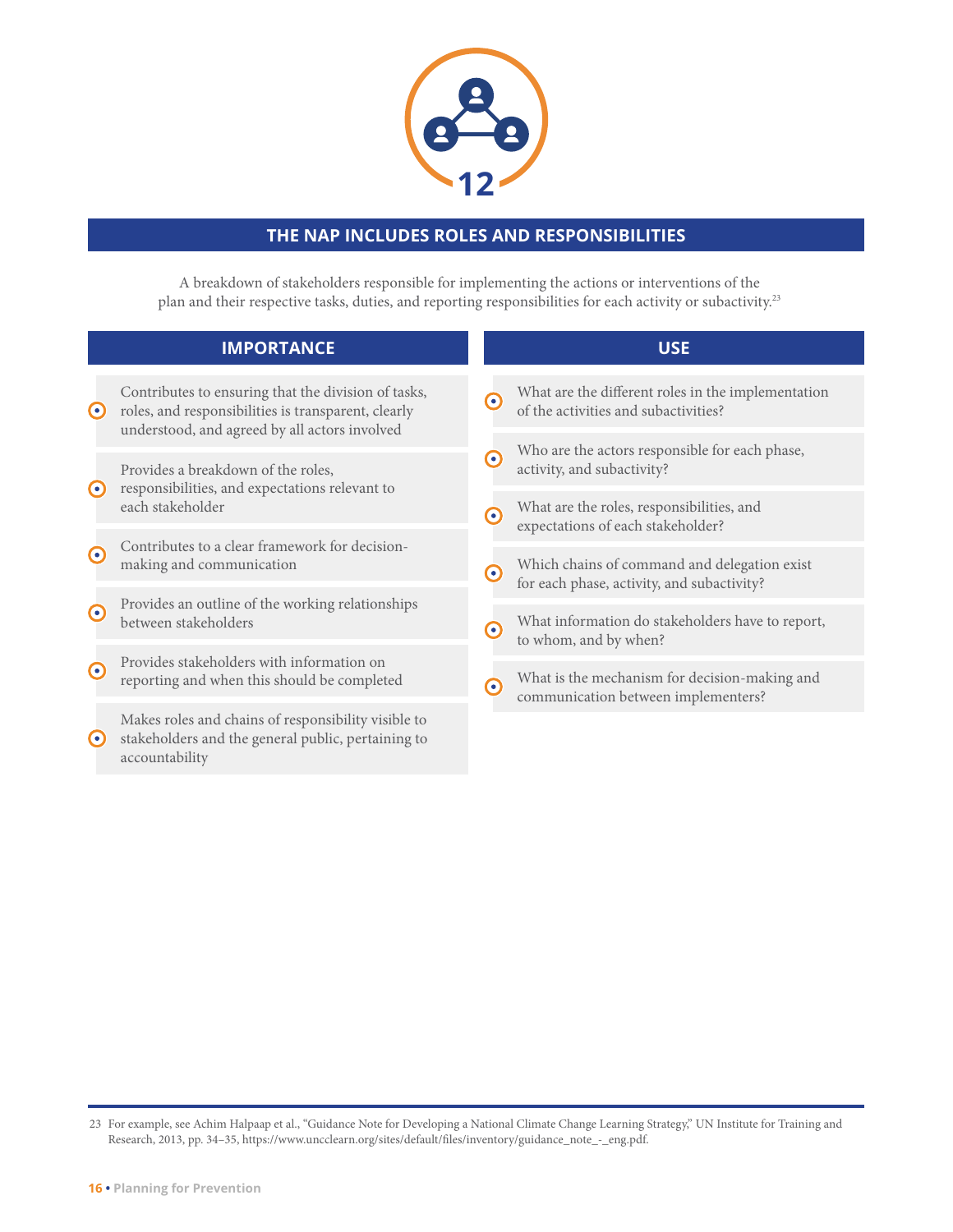

### **THE NAP INCLUDES A WORK PLAN AND TIMETABLE**

An outline connecting the plan's activities and subactivities with dates and the time frame of implementation.<sup>24</sup>

|                       | <b>IMPORTANCE</b>                                                                                                                                                                 |                                    | <b>USE</b>                                                                                      |
|-----------------------|-----------------------------------------------------------------------------------------------------------------------------------------------------------------------------------|------------------------------------|-------------------------------------------------------------------------------------------------|
| $\boldsymbol{\Theta}$ | Contributes to transparency by providing an<br>accessible implementation structure                                                                                                | $\bullet$                          | What is the work plan and timetable?                                                            |
| $\odot$               | Provides a clear outline of short-, medium-,<br>and long-term goals with time frames and<br>completion dates                                                                      | ∩                                  | What is the overall timeline for implementation<br>and completion?                              |
|                       |                                                                                                                                                                                   | $\boldsymbol{\Theta}$              | What is the breakdown of short-, medium-, and<br>long-term objectives?                          |
| $\odot$               | Provides a description of each proposed<br>activity and intervention and the location of<br>implementation necessary to achieve the stated                                        | $\boldsymbol{\Theta}$<br>$\bullet$ | Which specific activities are necessary to achieve<br>the stated objectives and by when?        |
| $\boldsymbol{\Theta}$ | objectives of the plan<br>Provides a clear outline of roles and<br>responsibilities for each activity, including<br>lead agencies, supporting agencies, and wider<br>stakeholders |                                    | What are the specific time frames and completion<br>dates for each activity?                    |
|                       |                                                                                                                                                                                   | $\boldsymbol{\Theta}$              | Who are the responsible entities for each activity,<br>and who are other relevant stakeholders? |
| $\odot$               | Provides information on the cost and source<br>of financing for each proposed activity and<br>intervention                                                                        | ∩                                  | What are the financial and other resources secured<br>and required by each activity?            |
|                       |                                                                                                                                                                                   | $\bullet$                          | What monitoring and evaluation mechanisms<br>exist for each activity?                           |
| $\odot$               | Provides information on the types and quantities<br>of resources required for each proposed activity<br>and intervention                                                          |                                    |                                                                                                 |
| ∩                     | Provides information on the processes and<br>regulation of monitoring and evaluation                                                                                              |                                    |                                                                                                 |

For example, see "Sample Template: National Action Plan on Antimicrobial Resistance," n.d., p. 12, [http://www.who.int/antimicrobial-resistance](http://www.who.int/antimicrobial-resistance/national-action-plans/sample-template.pdf) 24 [/national-action-plans/sample-template.pdf.](http://www.who.int/antimicrobial-resistance/national-action-plans/sample-template.pdf)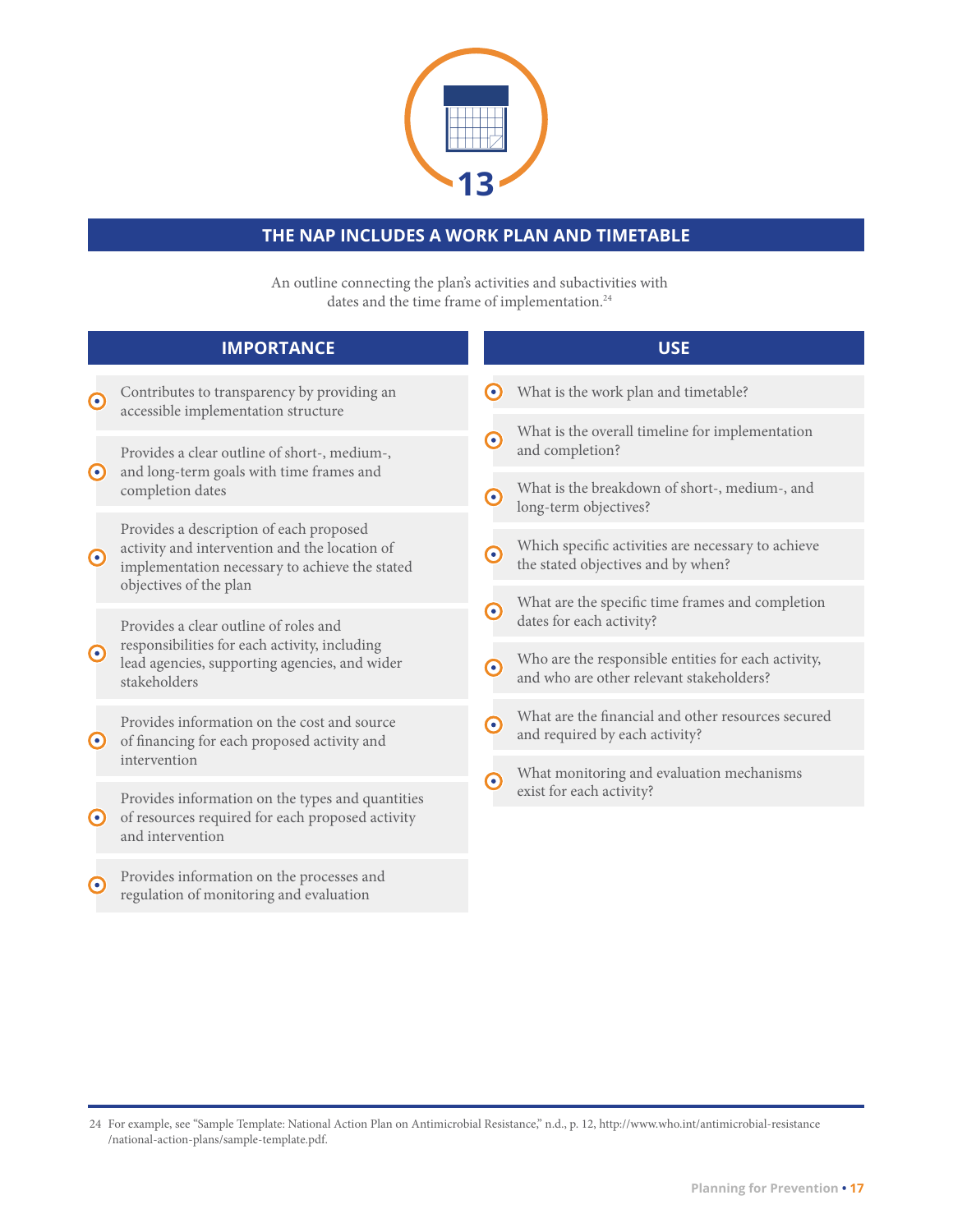

### **THE NAP INCLUDES AN APPROACH TO MONITORING RESULTS**

A framework for the collection, review, analysis, and reporting of information related to the implementation of the plan using a variety of tools.25

|                       | <b>IMPORTANCE</b>                                                                                                                     |                          | <b>USE</b>                                                                                                                                           |
|-----------------------|---------------------------------------------------------------------------------------------------------------------------------------|--------------------------|------------------------------------------------------------------------------------------------------------------------------------------------------|
| $\boldsymbol{\Theta}$ | Allows the progress of activities to be continuously<br>assessed                                                                      | $\boldsymbol{\odot}$     | Who is responsible for monitoring overall<br>progress?                                                                                               |
| $\boldsymbol{\odot}$  | Enables stakeholders to track actual activities<br>against the plan's proposals                                                       | $\boldsymbol{\Theta}$    | What is the process and framework for monitoring<br>implementation?                                                                                  |
| $\boldsymbol{\Theta}$ | Enables stakeholders to track actual expenditures<br>against budget details                                                           | $\left( \bullet \right)$ | What appropriate qualitative and quantitative<br>indicators are specified?                                                                           |
| $\boldsymbol{\odot}$  | Enables stakeholders to determine whether the<br>plan is on schedule                                                                  | $\boldsymbol{\Theta}$    | What are the suggested baseline figures for each<br>indicator?                                                                                       |
| $\boldsymbol{\Theta}$ | Enables stakeholders to track inputs and outputs<br>to identify gaps and reallocate where necessary                                   | $\boldsymbol{\odot}$     | What are the targets against which to review and<br>assess progress over time?                                                                       |
| $\boldsymbol{\odot}$  | Provides ongoing stakeholder feedback to identify<br>concerns and needs pertaining to accountability<br>and implementation challenges | $\boldsymbol{\Theta}$    | What tools and methods are necessary or available<br>to measure specific indicators?                                                                 |
| $\boldsymbol{\Theta}$ | Commits the government to reporting on<br>activities pertaining to transparency and<br>credibility                                    | $\bullet$                | What are the reporting and data collection<br>methods and processes?                                                                                 |
|                       |                                                                                                                                       | $\left( \bullet \right)$ | What is the frequency of data collection?                                                                                                            |
| $\boldsymbol{\Theta}$ | Supports the identification of ongoing<br>and potential challenges that may hinder<br>implementation                                  | $\boldsymbol{\odot}$     | What are the roles and responsibilities of civil<br>society organizations, research organizations, and<br>other community stakeholders in monitoring |
| $\boldsymbol{\odot}$  | Holds stakeholders accountable to their<br>commitments under the plan                                                                 |                          | progress?                                                                                                                                            |
| $\boldsymbol{\Theta}$ | Enables stakeholders to alter the plan to address<br>changes in needs and contextual factors in a<br>transparent and informed manner  |                          |                                                                                                                                                      |

<sup>25</sup> For example, see Lippai and Young, "Creating National Action Plans," pp. 26–27; WANEP, "Development and Implementation of National Action Plans on UNSCR 1325 and Related Resolutions," p. 20.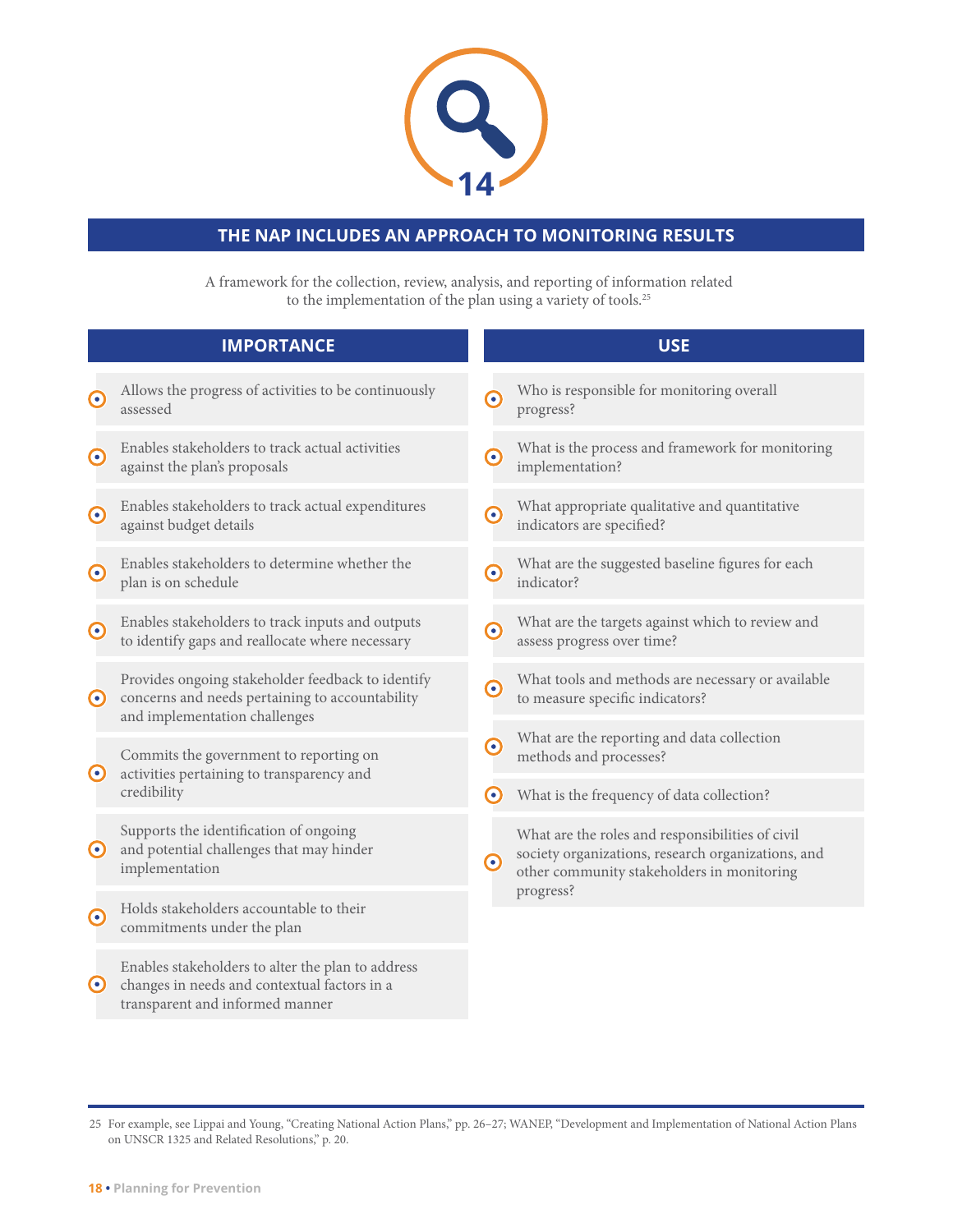

### **THE NAP INCLUDES A FRAMEWORK FOR EVALUATING RESULTS**

A framework for the systematic assessment of the results of planned, ongoing, or completed activities in relation to the stated outputs, outcomes, objectives, and goals outlined in the plan.26

|                          | <b>IMPORTANCE</b>                                                                                                             |                       | <b>USE</b>                                                                                                                                                   |
|--------------------------|-------------------------------------------------------------------------------------------------------------------------------|-----------------------|--------------------------------------------------------------------------------------------------------------------------------------------------------------|
| $\boldsymbol{\odot}$     | Supports stakeholders to track progress toward the<br>overall vision and goals of the plan                                    | $\boldsymbol{\odot}$  | What is the process and framework for evaluating<br>the plan and its various components?                                                                     |
| $\boldsymbol{\odot}$     | Enables stakeholders to observe which objectives<br>have been achieved                                                        | $\boldsymbol{\Theta}$ | Which indicators are identified as appropriate for<br>measuring the success of specific activities and<br>their contribution to higher-level qualitative and |
| $\boldsymbol{\Theta}$    | Supports stakeholders to assess whether the<br>results of activities are contributing toward the<br>achievement of objectives |                       | quantitative objectives?                                                                                                                                     |
|                          |                                                                                                                               | $\boldsymbol{\Theta}$ | How can included indicators be compared to<br>baseline figures?                                                                                              |
| $\boldsymbol{\Theta}$    | Allows for the necessary determination on<br>efficient use of resources                                                       | $\boldsymbol{\odot}$  | Who will undertake evaluations, what will be<br>evaluated, and when?                                                                                         |
| $\boldsymbol{\Theta}$    | Determines whether there are deficits or surpluses<br>in resources                                                            | $\boldsymbol{\Theta}$ | Will the evaluation be completed by evaluators<br>internally and externally?                                                                                 |
| $\boldsymbol{\odot}$     | Provides basis for reassessing the allocation of<br>resources                                                                 | $\boldsymbol{\Theta}$ | How will the results of the evaluation contribute to<br>the redevelopment or updating of the plan?                                                           |
| $\boldsymbol{\odot}$     | Provides basis for reassessing the efficacy of<br>coordination and cooperation mechanisms                                     | $\boldsymbol{\Theta}$ | How will the results of the evaluation be<br>communicated (accessibility, format, deadlines)?                                                                |
| $\boldsymbol{\Theta}$    | Enables the determination of the sustainability of<br>the plan                                                                |                       |                                                                                                                                                              |
| $\left( \bullet \right)$ | Enables identification of new priority areas                                                                                  |                       |                                                                                                                                                              |
| $\boldsymbol{\odot}$     | Provides basis to learn which activities and actions<br>work effectively                                                      |                       |                                                                                                                                                              |
| $\bullet$                | Informs the sharing of lessons learned with<br>stakeholders and external actors                                               |                       |                                                                                                                                                              |

<sup>26</sup> For example, see Lippai and Young, "Creating National Action Plans," p. 34; UN Women, "Good Practices in National Action Plans on Violence Against Women," pp. 74-75.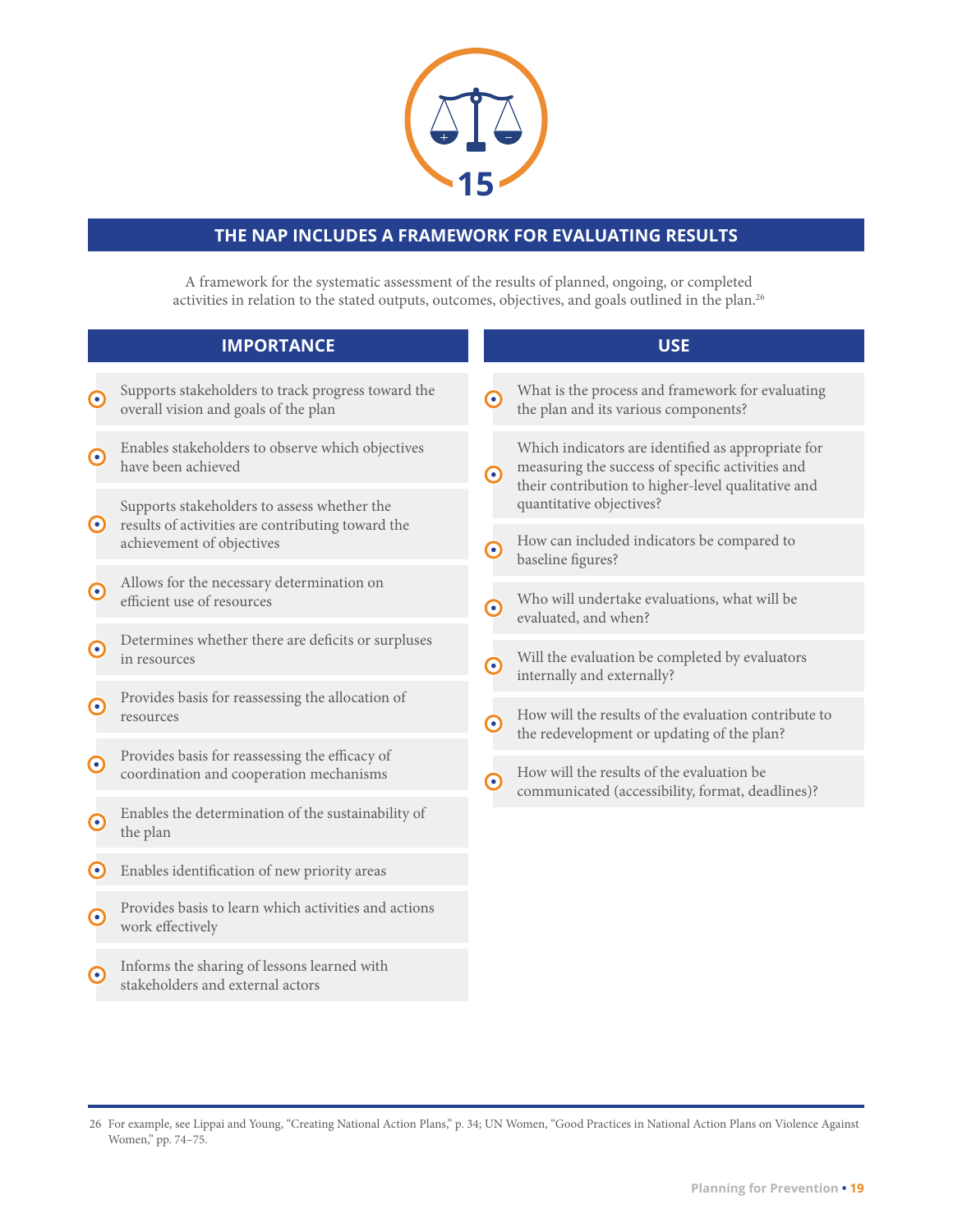## **APPLYING THE FRAMEWORK**

The consideration of these components may lead to improved strategic P/CVE planning processes, given their inclusion across other areas of strategic policy planning. In addition, it is hoped that this framework may enable a range of stakeholders to better assess the strengths and weaknesses of new or existing P/CVE NAPs across countries, while contributing to the strengthening of individual country approaches to the development of new NAPs through the provision of basic guidelines. Moreover, this policy brief may provide a basis for further inquiry into international guidelines that might be adopted by countries in the development and formulation of their strategic P/CVE plans, and the research may be practically applied by several stakeholder groups.

#### NATIONAL PLANNERS

This framework may support policy planners in the review and development of their own P/ CVE NAPs. P/CVE NAPs are often produced by governments for government, and the processes of their development too often remain fundamentally political. Policy planners must ensure that their P/CVE NAPs represent meaningful tools of strategic policy planning, while trying to avoid their efforts resembling paper exercises used to satisfy the minimum requirements of national stakeholders and the international community. National governments should attempt to reconcile their own needs with evolving international guidance in the formulation of their NAPs and engage in a deep, robust, and inclusive development process with a range of different nongovernmental stakeholders, maximizing the chances of long-term change and impact.

#### INTERNATIONAL ORGANIZATIONS

This framework may support multilateral organizations such as the United Nations, European Union, and Global Counterterrorism Forum in their review of which countries are translating international norms and commitments into national action, as well as enable these entities to monitor how robustly countries are developing their P/CVE NAPs and provide them with the strategic guidance and support to do so. Alignment to international standards is possible only when multilateral organizations can review NAPs according to a set of common principles and components.

#### FUNDERS

This framework may support funders to better inform the nature and scale of resources they make available to individual countries on P/ CVE activities. Donors increasingly require that a P/CVE NAP be adopted before committing to further funding for interventions and actions in beneficiary countries. Such monitoring may strengthen donor confidence to invest further funding in programming within countries that can demonstrate their capacity to meaningfully incorporate investments in their existing plans. Such monitoring may also contribute to ensuring that activities funded by donors to prevent and counter violent extremism in individual countries are informed by local needs and realities, and that they build on available resources and prevent duplication of existing programming.

#### COMMUNITIES AND CIVIL SOCIETY

This framework may support community groups in their advocacy to improve the inclusivity of strategic plans developed at the national level, further enabling communities to identify strengths and weaknesses in national approaches, while promoting their more meaningful inclusion in the development, implementation, monitoring, and evaluation of P/CVE NAPs. NAPs should be public documents; and the processes that informed their development should be made widely available in the plan or as addenda. This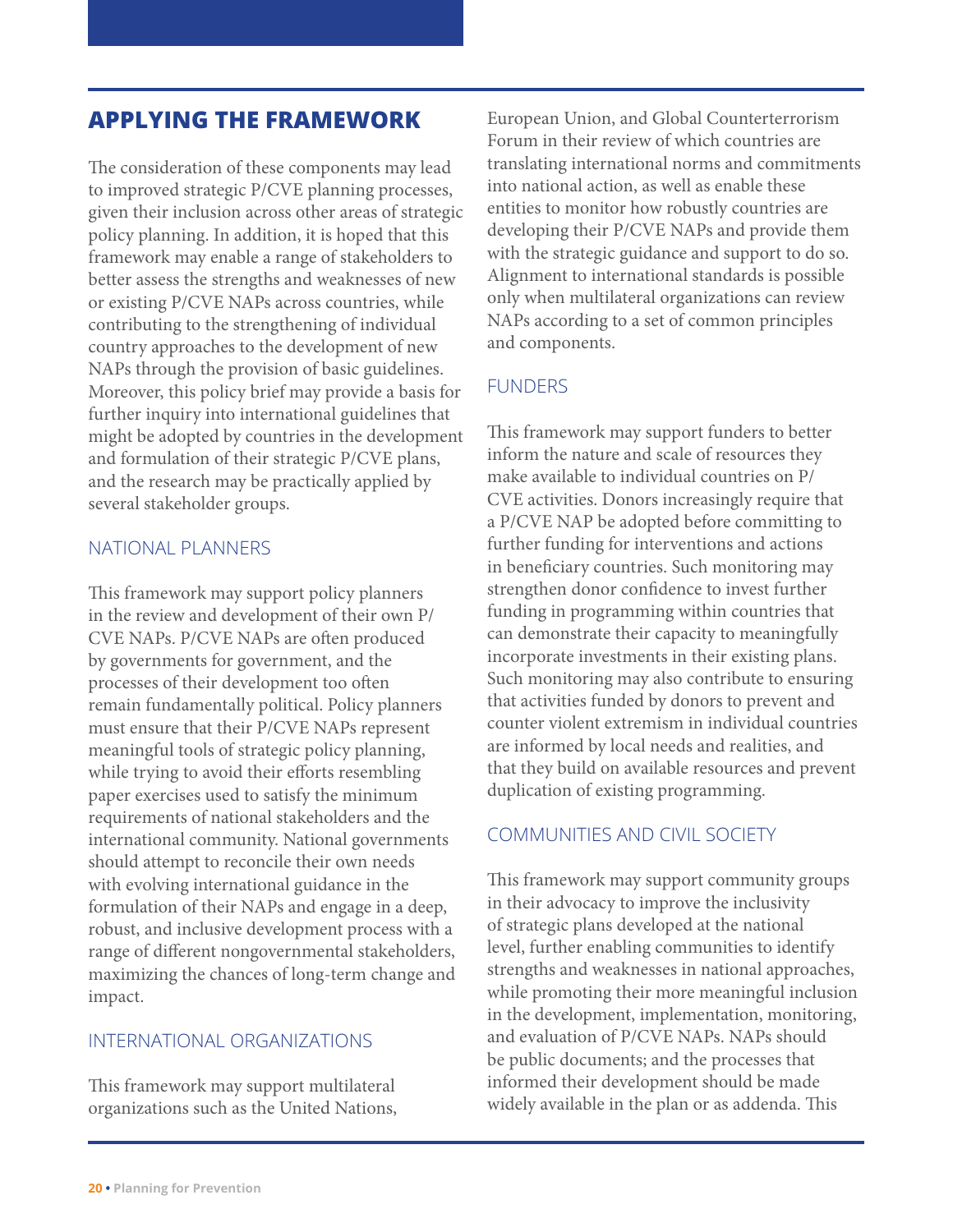framework may assist civil society organizations to ask the right questions by providing the language and guidelines by which improved action and accountability of NAPs becomes possible, while working to ensure that such strategic plans enhance and promote their work in communities.

## **CONCLUSION**

This research aims to develop a framework to review and evaluate P/CVE NAPs. The presented framework seeks to provide a more systematic approach of learning from good NAP practices and apply those practices to the design and development of NAPs to prevent and counter violent extremism. Based on the key components inferred from the literature from across a range of policy agendas, the proposed framework strives to improve approaches to P/CVE strategic planning at the national level by learning from NAP guidance available in other fields of policy.

Please submit comments on the framework to Sebastien Feve [\(sfeve@globalcenter.org](http://mailto:sfeve@globalcenter.org)).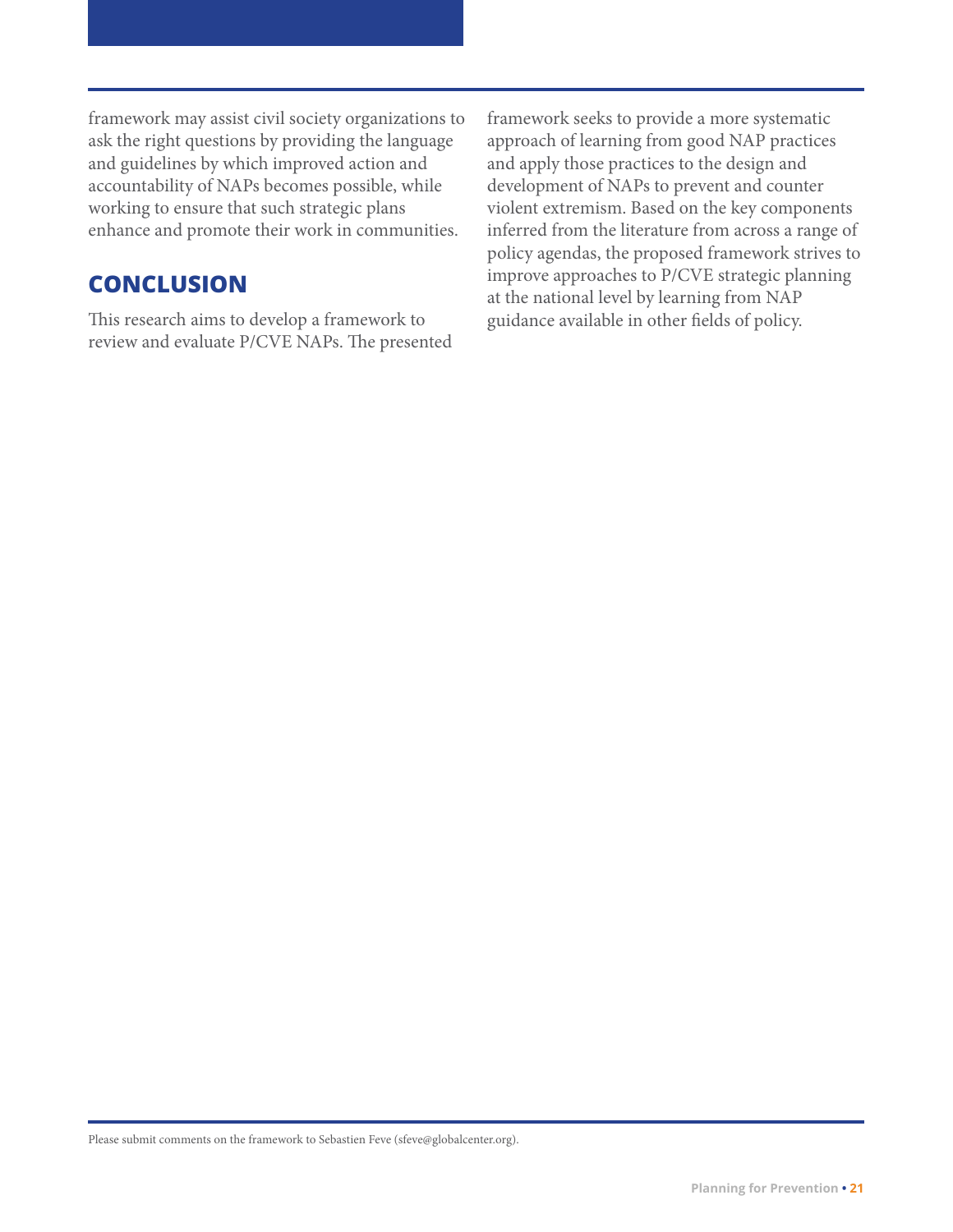In addition to sources cited throughout this policy brief, the sources below provided examples and context for the creation of the framework.

- Alix Julia Boucher, "National Security Policies and Strategies: A Note on Current Practice," Henry L. Stimson Center, 7 July 2009.
- Christin Ormhaug, "OSCE Study on National Action Plans on the Implementation of the United Nations Security Council Resolution 1325," Organization for Security and Co-operation in Europe and the Peace Research Institute Oslo, 2014.
- Council of Europe, "National Action Plans as Effective Tools to Promote and Protect the Human Rights of LGTBI People," June 2016.
- Gianni Rosas and Giovanna Rossignotti, "Guide for the Preparation of National Action Plans on Youth Employment," International Labour Office, 2008.
- International Centre for Migration Policy Development, "Guidelines for the Development and Implementation of a Comprehensive National Anti-Trafficking Response," 2006.
- International Institute for Justice and the Rule of Law, "Good Practices for Parliamentarians in Developing Effective Counter Terrorism Regimes," n.d.
- Office of the UN High Commissioner for Human Rights, "Developing National Action Plans Against Racial Discrimination: A Practical Guide," 2014.
- Office of the UN High Commissioner for Human Rights, *Handbook on National Human Rights Plans of Action*, HR/P/PT/10, 29 August 2002.
- Organisation for Economic Co-operation and Development, "Good Practices in the National Sustainable Development Strategies of OECD Countries," 2006.
- PARIS21 Secretariat, "A Guide to Designing a National Strategy for the Development of Statistics (NSDS)," November 2004.
- Pesticide Action Network Europe, "NAP Best Practice; Sustainable Use of Pesticides: Implementing a National Action Plan," n.d.
- UN Environment Programme, "Developing a National Action Plan to Reduce, and Where Feasible, Eliminate Mercury Use in Artisanal and Small Scale Gold Mining," 17 August 2015.
- UN General Assembly, *Guidelines for National Plans of Action for Human Rights Education*, A/52/469/Add.1, 20 October 1997.
- UN Working Group on Business and Human Rights, "Guidance on National Action Plans on Business and Human Rights," December 2014.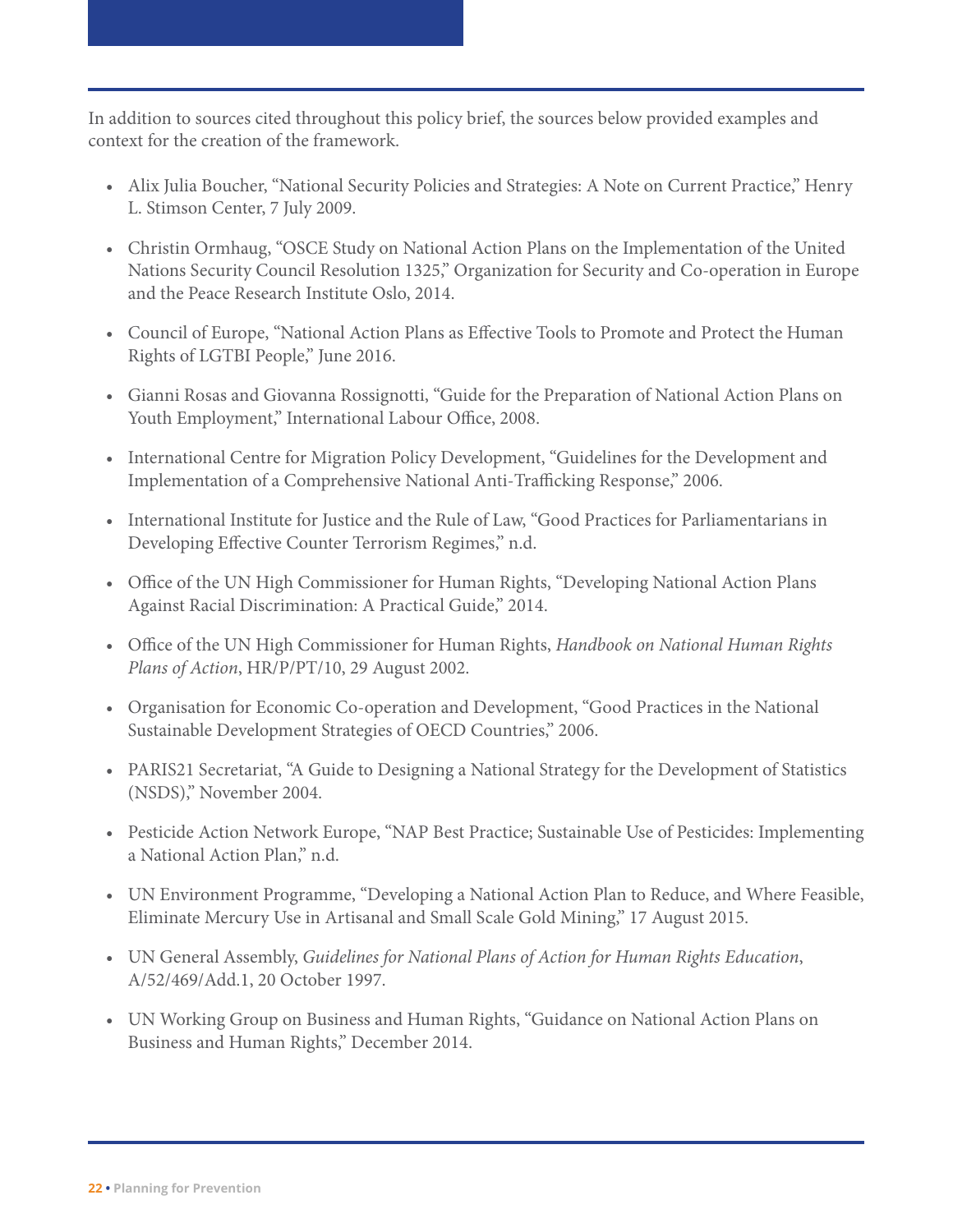## **APPENDIX: REFERENCE LIST OF COUNTRY STRATEGIES ON PREVENTING AND COUNTERING VIOLENT EXTREMISM**

The tabulation below lists National Action Plans and national strategies developed by countries on preventing and countering violent extremism (P/CVE). Counterterrorism strategies are listed where they have been identified as including P/CVE-specific and P/CVE-related pillars. Although every effort has been made to capture existing plans and strategies, the list may not be comprehensive.

| <b>COUNTRY</b> | <b>YEAR</b> | <b>REFERENCE</b>                                                                                                                                                   | <b>SOURCE</b>                                                                                                                                                                                                                   |
|----------------|-------------|--------------------------------------------------------------------------------------------------------------------------------------------------------------------|---------------------------------------------------------------------------------------------------------------------------------------------------------------------------------------------------------------------------------|
| Albania        | 2016        | Council of Ministers, "Albanian National Strategy<br>Countering Violent Extremism."                                                                                | https://www.rcc.int/p-cve/download/docs<br>/Albanian%20National%20Strategy%20on<br>%20Countering%20Violent%20Extremism.pdf<br>/eca873b0e6bd733938a73f957471a75c.pdf                                                             |
| Belgium        | 2014        | Council of Ministers of the Program for the<br>Prevention of Violent Radicalization, "Belgian<br>Federal Strategy against Violent Radicalization"<br>(in French).  | http://www.joellemilquet.be/wp-content<br>/uploads/2014/06/1406-annexes.pdf                                                                                                                                                     |
| Bulgaria       | 2015        | Council of Ministers, "Strategy for Countering<br>Radicalisation and Terrorism (2015-2020)" (in<br>Bulgarian).                                                     | http://www.strategy.bg/FileHandler<br>.ashx?fileId=6368                                                                                                                                                                         |
| Canada         | 2013        | "Building Resilience Against Terrorism: Canada's<br>Counter-Terrorism Strategy."                                                                                   | https://www.publicsafety.gc.ca/cnt/rsrcs/pblctns<br>/rslnc-gnst-trrrsm/rslnc-gnst-trrrsm-eng.pdf                                                                                                                                |
| Croatia        | 2012        | "Action Plan for the Prevention and Suppression of<br>Terrorism."                                                                                                  | https://narodne-novine.nn.hr/clanci<br>/sluzbeni/2012_12_136_2887.html                                                                                                                                                          |
| Czech Republic | 2013        | Ministry of the Interior, "Strategy of the Czech<br>Republic for the Fight Against Terrorism From<br>2013 Onwards."                                                | www.mvcr.cz/cthh/soubor/nap-2013-en-pdf.aspx                                                                                                                                                                                    |
| Denmark        | 2016        | "Preventing and Countering Extremism and<br>Radicalisation National Action Plan."                                                                                  | https://ec.europa.eu/home-affairs/sites<br>/homeaffairs/files/what-we-do/networks<br>/radicalisation_awareness_network/docs<br>/preventing_countering_extremism<br>_radicalisation_en.pdf                                       |
| Finland        | 2016        | Ministry of the Interior, "National Action Plan<br>for the Prevention of Violent Radicalisation and<br>Extremism."                                                 | https://rm.coe.int/finnish-national-action-plan-for<br>-the-prevention-of-violent-radicalisat/1680767bd4                                                                                                                        |
| France         | 2016        | Office of the Prime Minister, "Action Plan Against<br>Radicalisation and Terrorism" (in French).                                                                   | https://www.interieur.gouv.fr/content<br>/download/98525/773627/file/Plan-d-action<br>-contre-la-radicalisation-et-le-terrorisme.pdf                                                                                            |
| Germany        | 2016        | Federal Ministry for Family, Seniors, Women<br>and Youth, "Strategy of the Federal Government for<br>Extremism Prevention and Democracy Promotion"<br>(in German). | https://www.bundesregierung.de<br>/Content/Infomaterial/BMFSFJ<br>/Strategie-der-Bundesregierung-zur<br>-Extremismuspr%C3%A4vention-und<br>-Demokratief%C3%B6rderung_226682<br>.html?view=trackDownload                         |
| Kenya          | 2016        | Ministry of Foreign Affairs and International<br>Trade, "National Strategy to Counter Violent<br>Extremism."                                                       | n/a                                                                                                                                                                                                                             |
| Kosovo         | 2017        | Ministry of Internal Affairs, "National Strategy<br>Against Terrorism and Action Plan 2018-2022."                                                                  | http://konsultimet.rks-gov.net/Storage<br>/Consultations/09-35-08-10112017/2%20<br>%20anglisht-National%20Strategy%20Against<br>%20Terrorism%20and%20Action%20Plan<br>%202018-2022_12%20October_without<br>%20action%20plan.doc |
| Lebanon        | 2017        | Presidency of the Council of Ministers, "National<br>Strategy for Republic of Lebanon Preventing<br>Violent Extremism."                                            | n/a                                                                                                                                                                                                                             |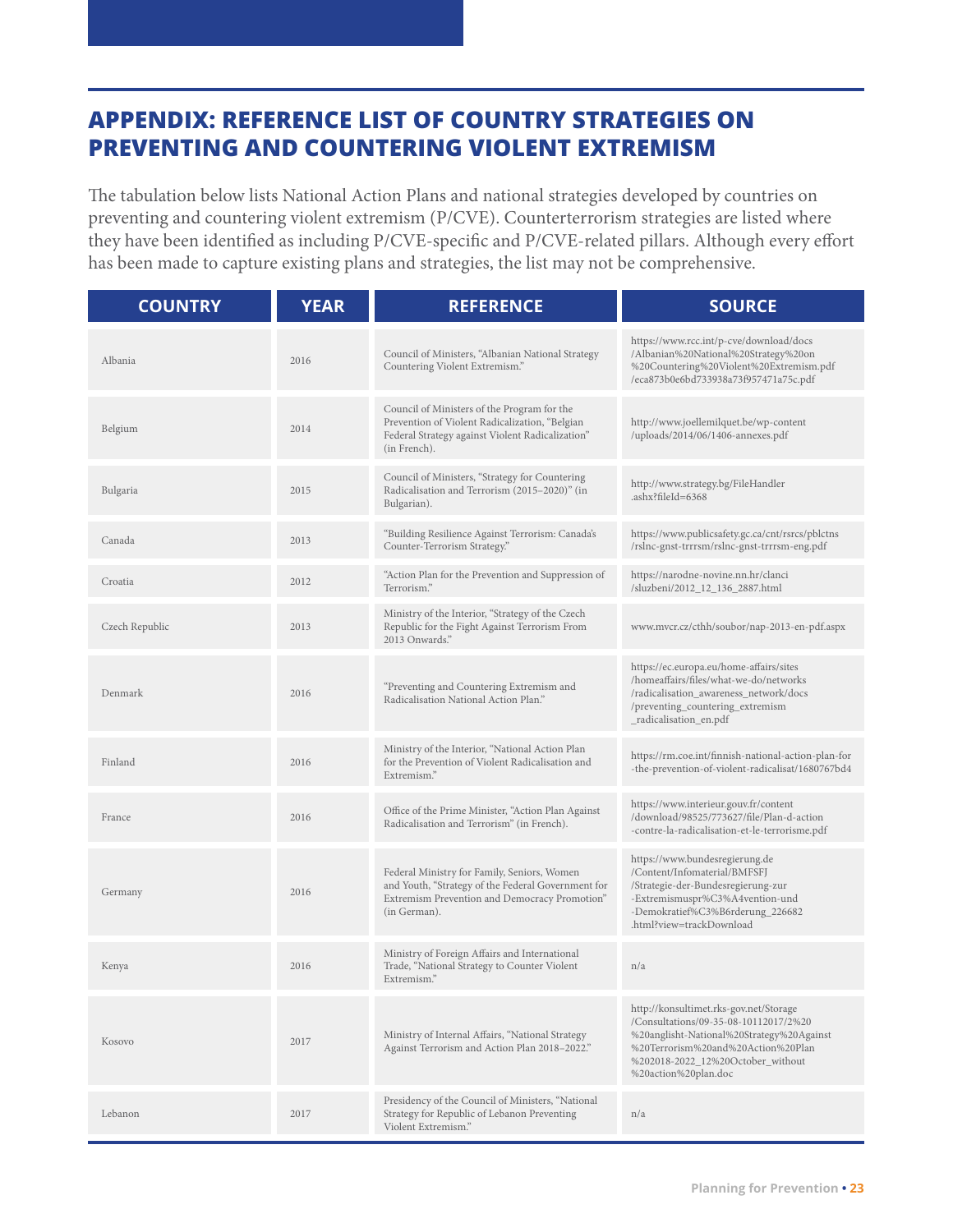| <b>COUNTRY</b>       | <b>YEAR</b> | <b>REFERENCE</b>                                                                                                                                                                                                                                               | <b>SOURCE</b>                                                                                                                                                           |
|----------------------|-------------|----------------------------------------------------------------------------------------------------------------------------------------------------------------------------------------------------------------------------------------------------------------|-------------------------------------------------------------------------------------------------------------------------------------------------------------------------|
| Luxembourg           | 2014        | "Action Plan to Prevent and Counter<br>Radicalisation."                                                                                                                                                                                                        | n/a                                                                                                                                                                     |
| Maldives             | 2017        | National Counter Terrorism Centre, "National<br>Strategy on Preventing and Countering Violent<br>Extremism."                                                                                                                                                   | https://nctc.gov.mv/events/pcve.pdf                                                                                                                                     |
| Montenegro           | 2015        | Ministry of Justice, "Countering Violent Extremism<br>Strategy 2016-2018."                                                                                                                                                                                     | http://www.pravda.gov.me<br>/ResourceManager/FileDownload<br>.aspx?rid=258024&rType=2&file=Countering<br>%20violent%20extremism%20strategy%202016<br>$-2018$ .docx      |
| The Netherlands      | 2014        | Ministry of Security and Justice, National<br>Coordinator for Security and Counterterrorism,<br>and Ministry of Social Affairs and Employment,<br>"The Netherlands Comprehensive Action<br>Programme to Combat Jihadism: Overview of<br>Measures and Actions." | https://english.nctv.nl/binaries/def-a5<br>-nctvjihadismuk-03-lr_tcm32-83910.pdf                                                                                        |
| Nigeria              | 2017        | "Policy Framework and National Action Plan for<br>Preventing and Countering Violent Extremism."                                                                                                                                                                | http://ctc.gov.ng/pcve-nsa-book/                                                                                                                                        |
| Norway               | 2014        | Ministry of Justice and Public Security, "Action<br>Plan Against Radicalisation and Violent<br>Extremism."                                                                                                                                                     | https://www.regjeringen.no/contentassets<br>/6d84d5d6c6df47b38f5e2b989347fc49<br>/action-plan-against-radicalisation-and-violent<br>-extremism_2014.pdf                 |
| Somalia              | 2016        | "National Strategy and Action Plan for Preventing<br>and Countering Violent Extremism."                                                                                                                                                                        | http://www.cfcnetwork.org/wp-content<br>/uploads/2017/07/CVE-Strategy-11-September<br>-English.pdf                                                                      |
| Spain                | 2015        | Ministry of the Interior, "National Strategic Plan<br>for the Fight Against Violent Radicalization" (in<br>Spanish).                                                                                                                                           | http://www.interior.gob.es<br>/documents/642012/5179146<br>/PLAN+ESTRAT%C3%89GICO+NACIONAL.pdf<br>/d250d90e-99b5-4ec9-99a8-8cf896cb8c2f                                 |
| Sweden               | 2015        | Ministry of Culture, "Actions to Make Society More<br>Resilient to Violent Extremism."                                                                                                                                                                         | https://www.government.se/48fdb3/contentassets<br>/ef243295e51d4635b4870963b18bfa89<br>/actions-to-make-society-more-resilient-to<br>-violent-extremism-2014-15-144.pdf |
| Switzerland          | 2017        | "National Action Plan to Prevent and Counter<br>Radicalisation and Violent Extremism."                                                                                                                                                                         | https://www.newsd.admin.ch/newsd/message<br>/attachments/50703.pdf                                                                                                      |
| United Kingdom       | 2018        | "CONTEST: The United Kingdom's Strategy for<br>Countering Terrorism."                                                                                                                                                                                          | https://assets.publishing.service.gov.uk<br>/government/uploads/system/uploads<br>/attachment_data/file/714402/060618_CCS207<br>_CCS0218929798-1_CONTEST_3.0_WEB.PDF    |
| <b>United States</b> | 2016        | Department of Homeland Security, "Department of<br>Homeland Security Strategy for Countering Violent<br>Extremism."                                                                                                                                            | https://www.dhs.gov/sites/default/files<br>/publications/16_1028_S1_CVE_strategy.pdf                                                                                    |

Note: n/a - not available.